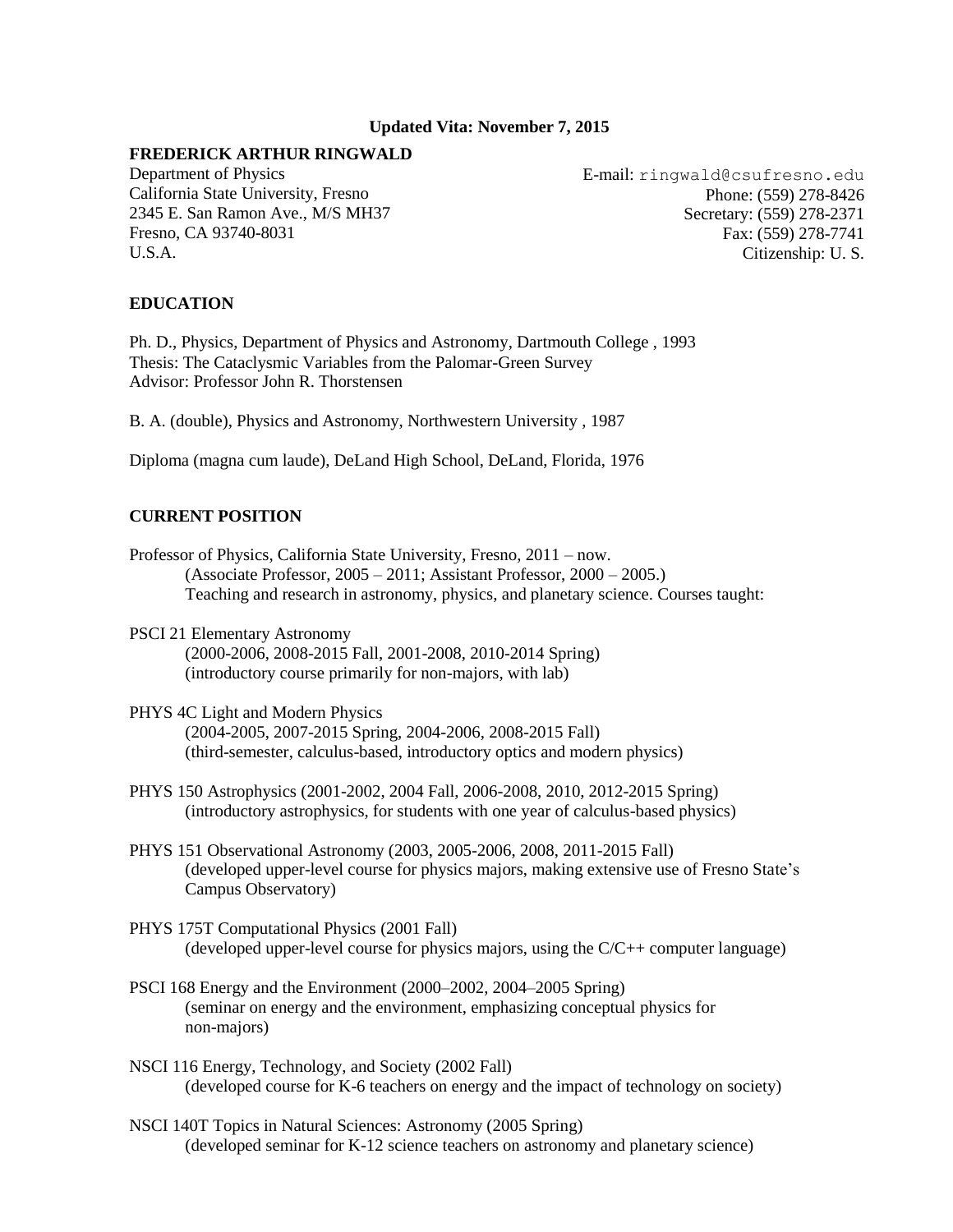Director, Fresno State's station at Sierra Remote Observatories, California State University, Fresno, 2008-now.

Director, Campus Observatory, California State University, Fresno, 2002 – now.

Adjunct Faculty, Department of Astronomy, San Diego State University, 2002 – now.

# **TEACHING EXPERIENCE**

- Supervise[d NSF Research Experiences for Undergraduates \(REU\)](http://astro.fit.edu/sara-reu/sara-reu.html) students, 2010 Summer (at San Diego State), 1999 Summer (at Florida Tech), and 1995 – 1996 (at Planetary Science Institute).
- Visiting Assistant Professor of Physics and Space Sciences, [Florida Institute of Technology](http://www.fit.edu/) , 1998 – 2000. Teaching and research in astronomy and astrophysics. Courses taught:

[SPS 1010 Introductory Astronomy](http://zimmer.csufresno.edu/~fringwal/f99sps1010.html) (1998 and 1999 Fall) (first-year course primarily for physics and space sciences majors)

[SPS 1020 Introduction to Space Sciences](http://zimmer.csufresno.edu/~fringwal/sps1020.html) (1999 and 2000 Spring) (first-year course on the Solar System, for majors and non-majors)

[PHY 1050 Freshman Seminar](http://zimmer.csufresno.edu/~fringwal/phy1050.html) (1998 and 1999 Fall) (first-year seminar on critical thinking, scientific conduct, and ethics)

[PHY 2003 Modern Physics](http://zimmer.csufresno.edu/~fringwal/phy2003.html) (2000 Summer) (sophomore-level modern physics, for science and engineering majors)

[SPS 2010 Observational Astronomy](http://zimmer.csufresno.edu/~fringwal/f99sps2010.html) (1998 and 1999 Fall) (sophomore practical astronomy, with laboratory)

[SPS 3020 Methods and Instrumentation in Astronomy and Space Science](http://zimmer.csufresno.edu/~fringwal/sps3020.html) (2000 Spring) (junior-level course on astronomical instrumentation)

[SPS 3030 Orbital Mechanics](http://zimmer.csufresno.edu/~fringwal/sps3030.html) (1999 Spring) (junior-level applied classical mechanics and spacecraft navigation)

PHY 4071 Senior Laboratory 2 (1999 Spring and 2000 Spring) (developed and supervised laboratory in solar physics)

Professor, [Florida Space Institute,](http://fsi.ucf.edu/) [NASA Kennedy Space Center:](http://www.ksc.nasa.gov/) section of [SPS 3020,](http://zimmer.csufresno.edu/~fringwal/sps3020.html) including lab with a satellite tracking telescope at Kennedy Space Center (2000 Spring)

Faculty advisor[, Florida Institute of Technology Astronomy Society,](http://pss.fit.edu/~fitas/) 1998 – 2000

Teaching Fellow[, Department of Physics and Astronomy, Dartmouth College,](http://www.dartmouth.edu/artsci/physics/index.html) 1987 – 1992

Astronomical Assistant, [Adler Planetarium,](http://www.adlerplanetarium.org/) Chicago, 1982 – 1985 Performed sky shows, both public, and live to grades  $4 - 12$ ; answered public inquiries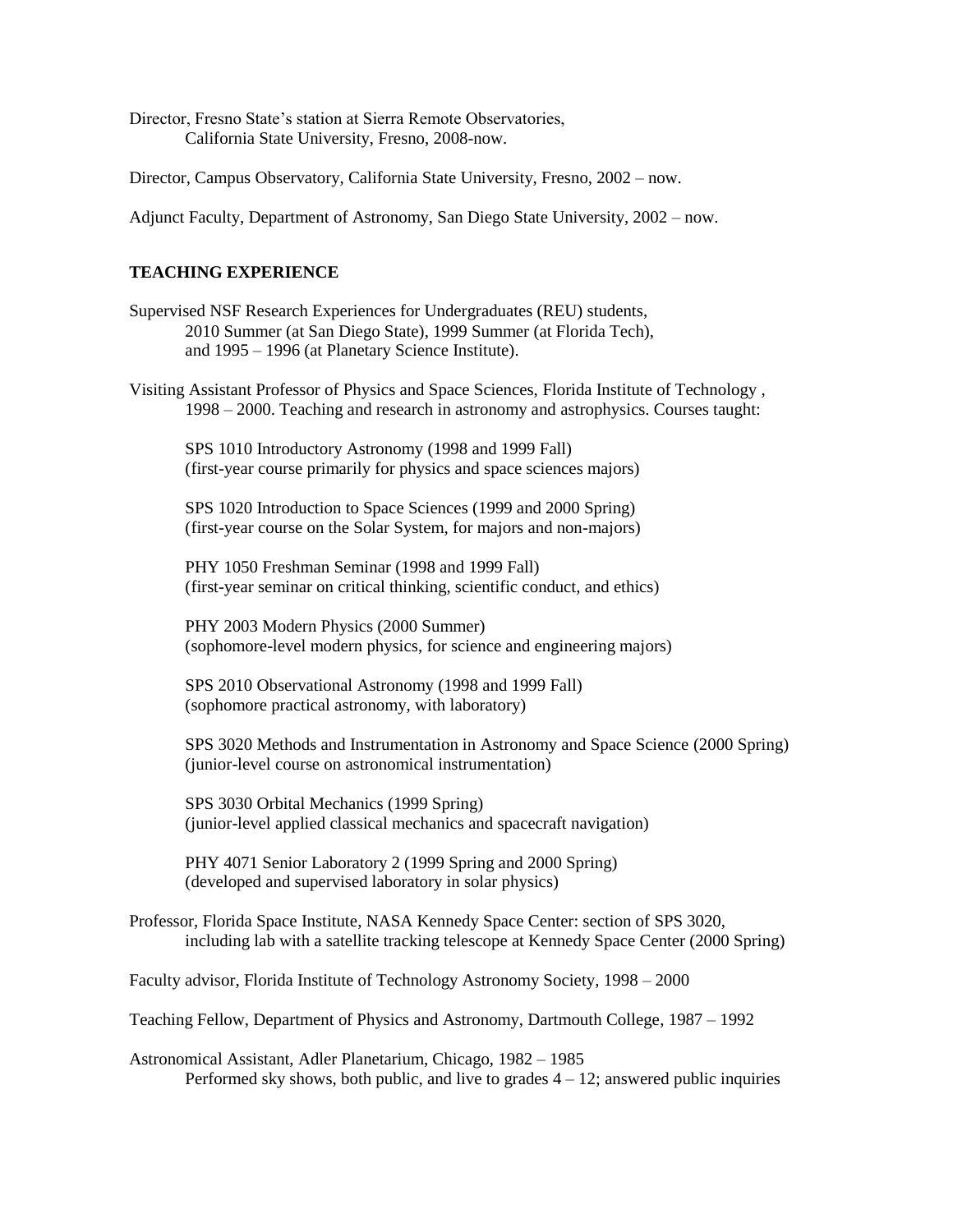## **RESEARCH EXPERIENCE**

Post Doctoral Scholar, [The Pennsylvania State University](http://www.astro.psu.edu/) , 1996 – 1998

Postdoctoral Researcher, [Planetary Science Institute,](http://www.psi.edu/) Tucson, Arizona, 1995 – 1996

[PPARC/SERC](http://www.pparc.ac.uk/index.html) Research Fellow in Astrophysics, [Keele University,](http://www.astro.keele.ac.uk/) England, 1993 – 1995

Research Assistant, [Department of Physics and Astronomy, Northwestern University,](http://www.astro.nwu.edu/) 1987 Mission planning for the NASA *A. H. Compton Gamma Ray Observatory* spacecraft

# **OBSERVING EXPERIENCE**

- Co-Investigator, NASA/*[Hubble Space Telescope](http://www.stsci.edu/)* [program 9852,](http://presto.stsci.edu/cgi-bin/get-proposal-info?7386)  ["Whirling Dervish Dynamos: Magnetic Activity in CV Secondaries" \(STIS spectroscopy\)](http://presto.stsci.edu/cgi-bin/get-proposal-info?7386) (Steve Saar, PI)
- Principal Investigator, NASA/*[Hubble Space Telescope](http://www.stsci.edu/)* [program 7386,](http://presto.stsci.edu/cgi-bin/get-proposal-info?7386)  ["A Snapshot Survey of Nova Shells" \(WFPC2 imaging\)](http://presto.stsci.edu/cgi-bin/get-proposal-info?7386)
- Co-Investigator, NASA/*[Chandra X-ray Observatory](http://chandra.harvard.edu/)* program 0200482, "The Origin of Soft X-rays in DQ Herculis" (ACIS imaging) (Koji Mukai, PI)
- Co-Investigator, NASA/*[Far Ultraviolet Spectroscopic Explorer](http://fuse.pha.jhu.edu/overview/mission_ov.html)* program B104, "Density, Velocity and Ionization Structure in Accretion-disc Winds" (Knox Long, PI)
- Visiting Astronomer, Wyoming Infrared Observatory, 2011 June and September (Cassegrain spectroscopy)
- Visiting Astronomer, [Mount Laguna Observatory](http://mintaka.sdsu.edu/facilities/Facilities.html) , 2010 June, 2005 June, 2004 August, July, and June, 2003 June, and 2002 August (CCD photometry), 2002 July (Cassegrain spectroscopy), 2001 June (photoelectric photometry), 2000 December (infrared array photometry)
- Visiting Astronomer, Telescopio Nazionale Galileo, Observatorio del Roque de los Muchachos, La Palma (Spain), 2006 December (near-infrared spectroscopy)
- Visiting Astronomer, [Kitt Peak National Observatory](http://www.noao.edu/kpno/kpno.html) , 2003 September (Cassegrain spectroscopy), [1997 May \(WIYN imaging\)](http://www.noao.edu/wiyn/wiynis.html) , 1993 December and 1991 February (infrared array photometry)
- Visiting Astronomer, [W. M. Keck Observatory,](http://www2.keck.hawaii.edu:3636/realpublic/gen_info/gen_info.html) Mauna Kea, Hawaii, 2001 August (echelle spectroscopy with [HIRES](http://www2.keck.hawaii.edu:3636/realpublic/inst/hires/hires.html) )
- Visiting Astronomer, [Canada-France-Hawaii Telescope,](http://www.cfht.hawaii.edu/) Mauna Kea, Hawaii, 1999 July (large-format CCD imaging with the CFH12k mosaic)
- Visiting Astronomer, [Southeast Association for Research in Astronomy \(SARA\) Observatory,](http://astro.fit.edu/sara/sara.html) Kitt Peak, Arizona, 1999 June (CCD imaging)
- Visiting Astronomer, [McDonald Observatory,](http://www.as.utexas.edu/mcdonald/mcdonald.html) 1998 December (Cassegrain spectroscopy), 1997 May (Cassegrain spectroscopy and CCD photometry), 1993 October (high-speed photometry)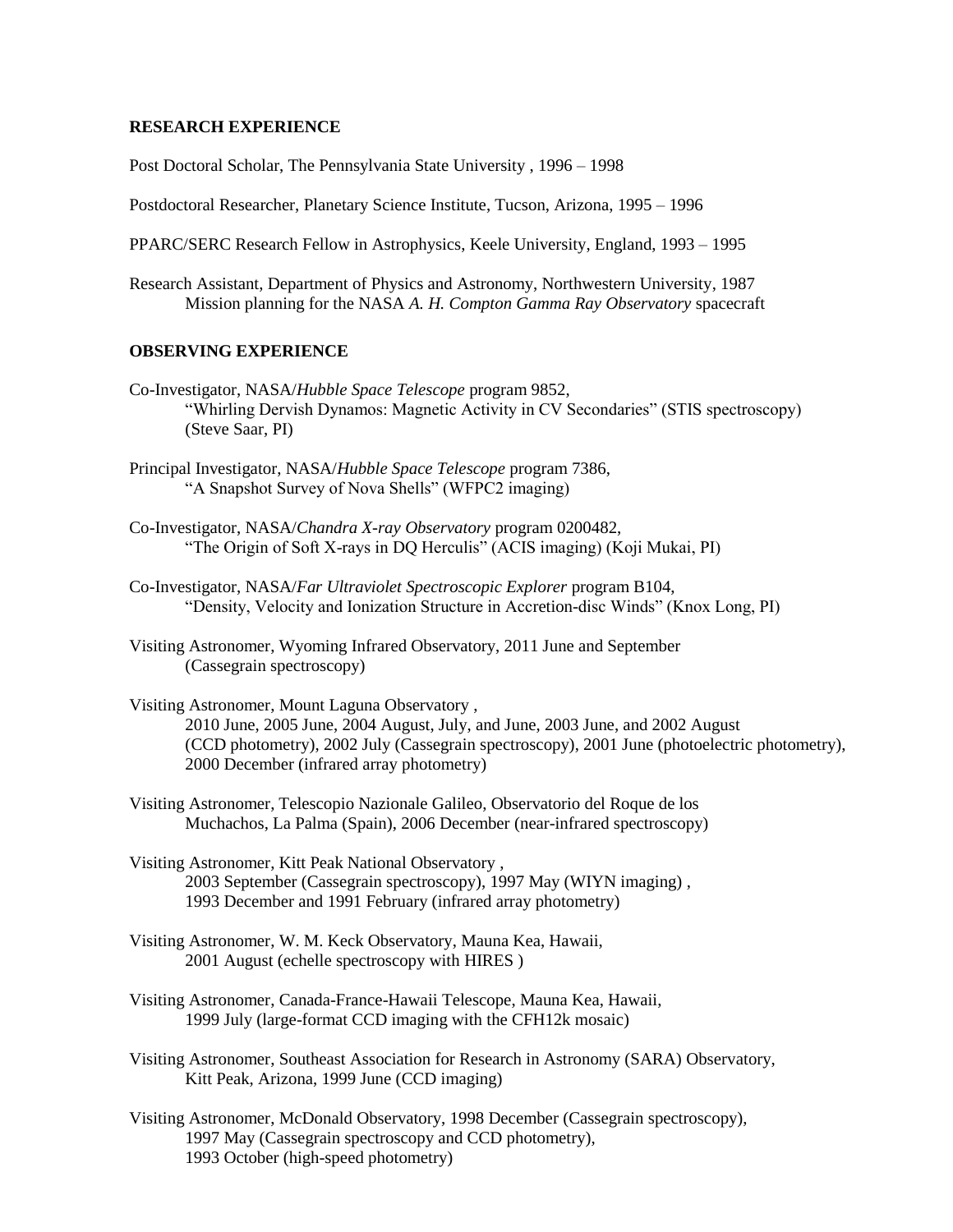- Visiting Astronomer, [Cerro Tololo Interamerican Observatory](http://www.ctio.noao.edu/ctio.html) , Chile, 1998 April (Cassegrain spectroscopy), 1994 July (CCD photometry)
- Visiting Astronomer, [Observatoire du Pic du Midi](http://www.obs-mip.fr/omp/pic/) , France, 1995 June (échelle spectroscopy), 1994 July (linear polarimetry)
- Visiting Astronomer, [Mount Stromlo Observatory, Australian National University,](http://msowww.anu.edu.au/) 1995 May and February (coudé-échelle spectroscopy)
- Visiting Astronomer, [William Herschel Telescope, Observatorio del Roque de los Muchachos,](http://ing.iac.es/welcome.html) La Palma (Spain), 1995 February (high-speed optical spectroscopy)
- Compiled long-term light curves, [Harvard College Observatory](http://cfa-www.harvard.edu/hco/index.html) Plate Archive, 1994 December, 1993 December, 1993 July, 1991 Summer (photographic photometry)
- Over 130 nights' total observing experience in optical spectroscopy, photometry, and imaging at [Michigan-Dartmouth-MIT Observatory,](http://www.astro.lsa.umich.edu/obs/mdm/mdm.html) Kitt Peak, 1987 – 1994
- Guest Observer, *International Ultraviolet Explorer* satellite[, NASA Goddard Space Flight Center,](http://pao.gsfc.nasa.gov/gsfc.html)  [1991 May](http://pao.gsfc.nasa.gov/gsfc.html)

### **AWARDS**

- Seventh Heliophysics Summer School, "Heliophysics of the Solar System," University Corporation for Atmospheric Research/ NASA Living With a Star (LWS) program (2013)
- Selected for inclusion in Who's Who in Academia (2013)
- Selected for inclusion in Who's Who Among Executives and Professionals (2009-2010)
- Selected for inclusion in Montclair's Who's Who in Collegiate Faculty (2008)
- Selected for inclusion in the AcademicKeys Who's Who in Sciences Higher Education (WWSHE) (2004)

Selected for [Marquis Who's Who](http://www.marquiswhoswho.com/) in America, 56th edition (2002)

Selected for [Marquis Who's Who](http://www.marquiswhoswho.com/) in Science and Engineering, 1999 – 2001 edition

[NASA](http://www.nasa.gov/) [Space Grant](http://calspace.ucsd.edu/spacegrant/) Award for Outstanding Graduate Student Research, 1992

[National Center for Atmospheric Research](http://www.ncar.ucar.edu/althome.html) / [High Altitude Observatory,](http://hao.ucar.edu/) 1989 Summer Colloquium on Observational Techniques and Data Interpretation in Solar Physics

#### **UNIVERSITY and PROFESSIONAL SERVICE**

- Chair, Three-Year Review Committee for Lecturers, Department of Physics, California State University, Fresno, 2014
- Rank, Tenure, and Promotion Committee for Dr. Yongsheng Gao, Department of Physics, California State University, Fresno, 2015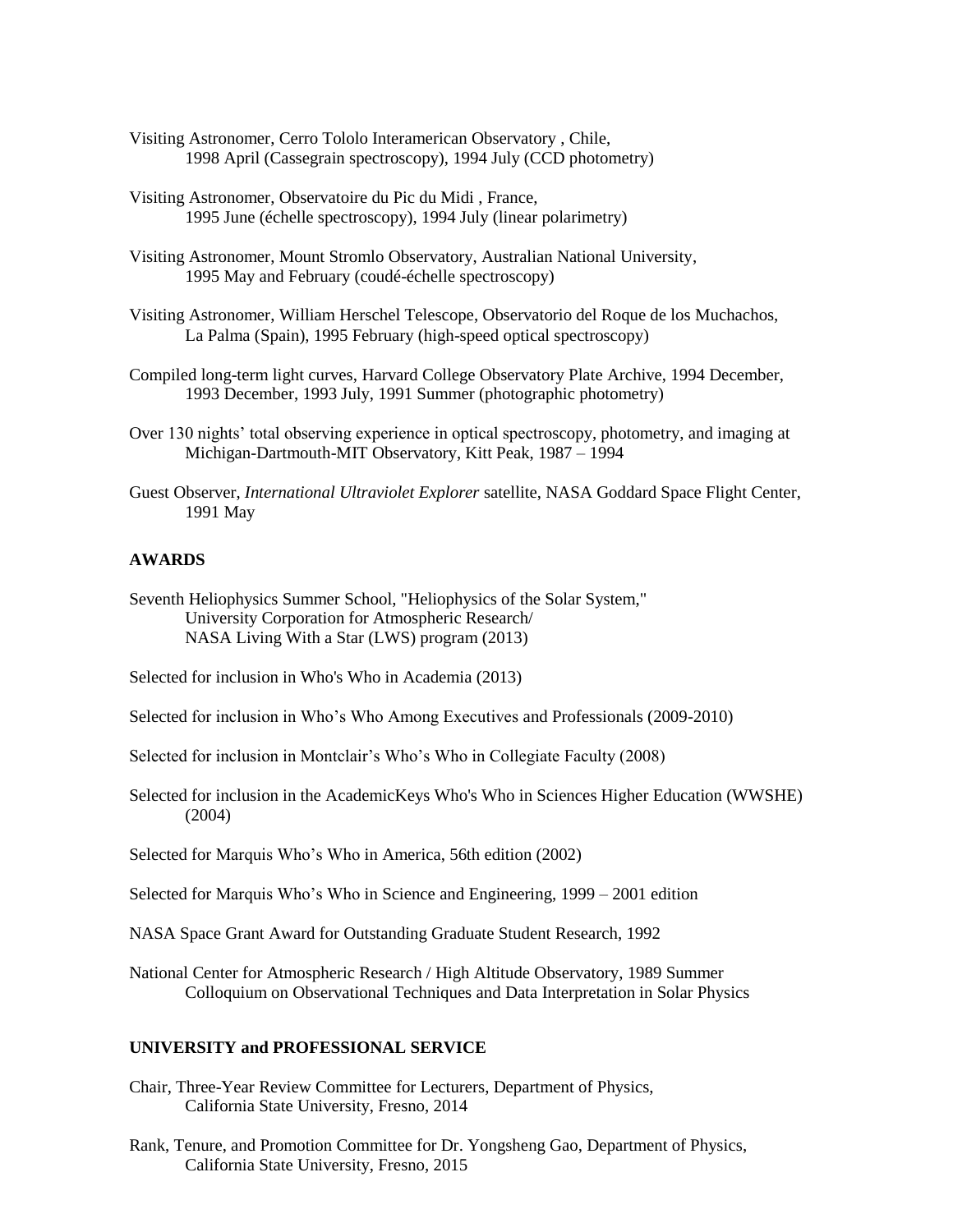- Rank, Tenure, and Promotion Committee for Dr. Daqing Zhang, Department of Physics, California State University, Fresno, 2015
- Committee on Appointments, Retention, Tenure, Promotion, and Leave (ARTPL), College of Science and Mathematics, California State University, Fresno, 2013 - now
- Editor, College of Science and Mathematics Newsletter, California State University, Fresno,  $2010 - 2011$
- Acting Chair, Department of Physics, California State University, Fresno, 2008 Summer, 2009 Spring
- Departmental Senator for the Department of Physics, Academic Senate, California State University, Fresno, 2006 – 2009
- Professional Development Subcommittee, Academic Senate, California State University, Fresno,  $2005 - 2008$
- Panel Reviewer, Interacting Binaries and Novae, National Science Foundation, Arlington, VA, 2009 April 20-21
- Curriculum Committee, College of Science and Mathematics, California State University, Fresno, 2008-2010
- Budget and Space Committee, College of Science and Mathematics, California State University, Fresno, 2008-2011
- Chair, Rank, Tenure, and Promotion Committee for Dr. Daqing Zhang, Department of Physics, California State University, Fresno, 2009
- Rank, Tenure, and Promotion Committee for Dr. Yongsheng Gao, Department of Physics, California State University, Fresno, 2008 - 2009
- Rank, Tenure, and Promotion Committee for Dr. Pei-Chun Ho, Department of Physics, California State University, Fresno, 2008 and 2012
- Chair, Rank, Tenure, and Promotion Committee for Dr. Charles Tenney, Department of Physics, California State University, Fresno, 2008
- Faculty Search Committee, Department of Physics, California State University, Fresno, 2006-2007
- Chair, College Academic Policy and Professional Development Committee, College of Science and Mathematics, California State University, Fresno, 2006 – 2007
- Chair, Research Committee, College of Science and Mathematics, California State University, Fresno, 2004 – 2006; Member, 2004 – 2007
- Ad Hoc Video/Computer Committee, College of Science and Mathematics, [California State University, Fresno](http://www.csufresno.edu/) , 2001
- NASA Peer Review Panel, for [Chandra X-ray Observatory,](http://chandra.harvard.edu/) Washington, DC, 2002 June

Planetarium Committee, [Downing Planetarium,](http://www.downing-planetarium.org/) [California State University, Fresno](http://www.csufresno.edu/) , 2000 – now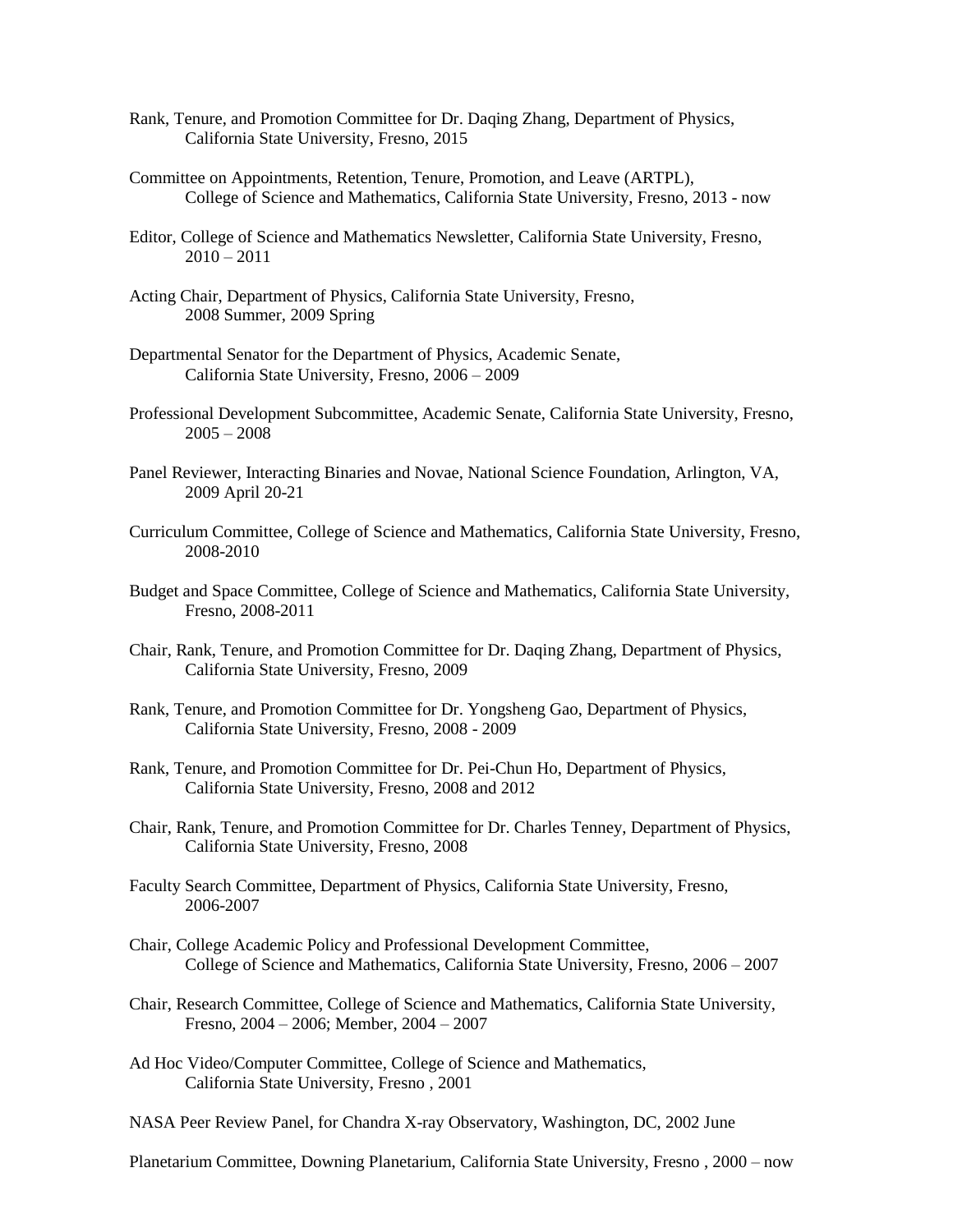NASA Peer Review Panel, for the [Astrophysics Data Program \(ADP\)](http://spacescience.nasa.gov/nra/00-oss-01/A.1.3.html) and the [Long Term Space Astrophysics \(LTSA\) Program,](http://spacescience.nasa.gov/nra/00-oss-01/A.1.4.html) Washington, DVC, 2000 July

Coordinator[, International Small Telescope Cooperative,](http://www.astro.fit.edu/istec/) 1998 – 2000

- Staff Contact and Local Organizing Committee Member, IAU Colloquium 158, Cataclysmic Variables and Related Objects, [Keele University,](http://www.astro.keele.ac.uk/) England, 1995 June
- Referee, for papers in Astrophysical Journal, the Astronomical Journal, the Monthly Notices of the Royal Astronomical Society, Publications of the Astronomical Society of Japan, Publications of the Astronomical Society of the Pacific, and the American Journal of Physics, since 1990.

## **M.S. THESES MENTORED**

6. "Variability of Hot Subdwarf Stars from the Palomar-Green Catalog of Ultraviolet-Excess Stellar Objects" (Submitted to the Graduate School at California State University, Fresno on October 29, 2015), by Blacketer, Melissa.

5. "The 2012 Outburst of the Soft X-ray Transient/Black Hole Candidate Swift J1910.2-0546/MAXI J1910-057" (2013), by Trelawny, Dillon.

4. "Detecting Waves in Accretion Disks" (2012), by Rude, Gerald.

3. "A Critical Analysis of Three Near-Infrared Photometric Methods of Estimating Distances to Cataclysmic Variables (2011), by Gariety, Michael.

2. Waves in an Accretion Disk: Negative Superhumps in V378 Pegasi (2010), by Velasco, Kenia.

1. A Search for Extrasolar Planets Using Echoes Produced in Flare Events (2009), by Clark, Randal Eugene.

## **PROFESSIONAL SOCIETIES**

[Sigma Xi,](http://www.sigmaxi.org/) elected to Full Member, 1997

[International Astronomical Union,](http://www.intastun.org/) [Commission 42 \(Close Binary Stars\),](http://www.konkoly.hu/IAUC42/) admitted 1997

[American Astronomical Society,](http://www.aas.org/) Full Member, admitted 1990

I am proud to have belonged to great amateur astronomy societies in many places I've lived: the [Central Valley Astronomers](http://www.episodeii.com/cva/) (CVA), the American Association of Variable Star Observers (AAVSO), the [Central Pennsylvania Observers](http://www.cpo.homepad.com/) , the [Tucson Amateur Astronomy Association,](http://www.tucsonastronomy.org/)  the [Keele \(UK\) Astronomical Society,](http://www.astro.keele.ac.uk/astrosoc/home.html)  and the [Chicago Astronomical Society.](http://www.chicagoastro.org/)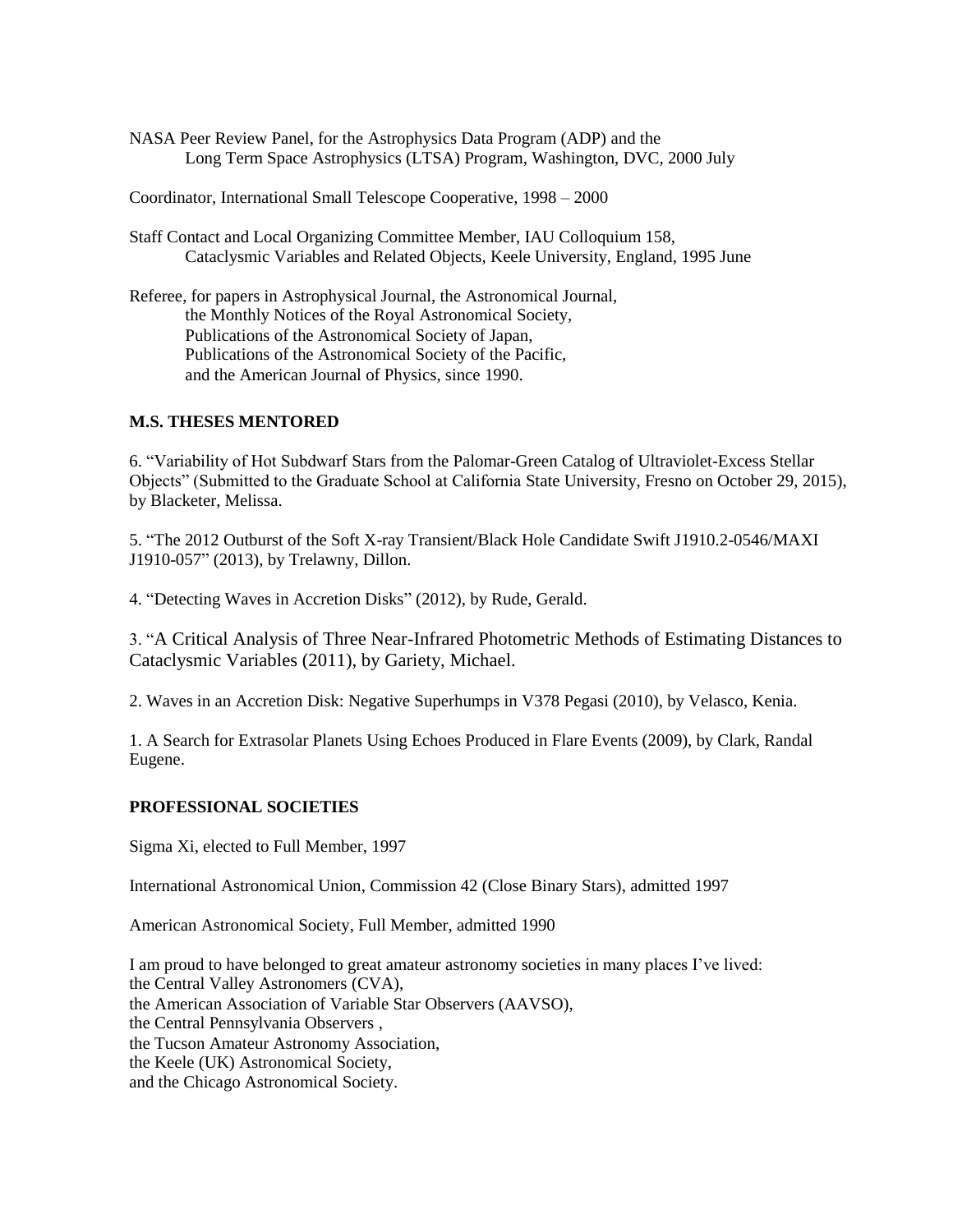# **TEXTBOOK**

Ringwald, Frederick A. 2013, Astronomy for Beginners, preliminary edition (Kendall Hunt Publishing) (ISBN: 978-1465228444) (The second edition, due in 2016, is planned to be nationally marketed.)

**REFEREED PUBLICATIONS**, with student authors underlined.

Key:  $A&A =$  Astronomy and Astrophysics  $AJ$  = the Astronomical Journal  $ApJ = the Astrophysical Journal$ JBAA = Journal of the British Astronomical Association MNRAS = Monthly Notices of the Royal Astronomical Society PASJ = Publications of the Astronomical Society of Japan PASP = Publications of the Astronomical Society of the Pacific

50. Ringwald, F. A., Rude, G. D. II, Roveto, J. J., Khamvongsa, K. S. 2012, New Astronomy, 17, 570, "The Photometric Period and Variability of the Cataclysmic Variable V849 Herculis (PG 1633+115)"

49. Rude, G. D. II & Ringwald, F. A. 2012, New Astronomy, 17, 533, "A Search for Superhumps in the Cataclysmic Variable SW Sextantis"

48. Rude, G. D. II & Ringwald, F. A. 2012, New Astronomy, 17, 453, "The Photometric Periods of the Nova-Like Cataclysmic Variable LQ Pegasi (PG 2133+115)"

47. Rude, G. D. II & Ringwald, F. A. 2012, New Astronomy, 17, 442, "The Photometric Period of the Cataclysmic Variable HV Andromedae"

46. Ringwald, F. A., Velasco, K., Roveto, J. J., & Meyers, M. E. 2012, New Astronomy, 17, 433, "The Orbital Period and Negative Superhumps of the Nova-Like Cataclysmic Variable V378 Pegasi"

45. Gariety, M. J. & Ringwald, F. A. 2012, New Astronomy, 17, 154, "A Critical Analysis of Three Near-Infrared Photometric Methods of Estimating Distances to Cataclysmic Variables"

44. Ringwald, F. A. & Velasco, K. 2012, New Astronomy, 17, 108, "The Orbital Period and Variability of the Dwarf Nova ES Draconis"

43. Shears, J., Campbell, T., Foote, J., Garrett, R., Hager, T., Julian, W. M., Kemp, J., Masi, G., Miller, I., Patterson, J., Richmond, M., Ringwald, F., Roberts, G., Ruiz, J., Sabo, R., & Stein, W. 2011, JBAA, 121, 96, "The Orbital and Superhump Periods of the Deeply Eclipsing Dwarf Nova SDSS J150240.98+333423.9"

42. Kato T., Maehara H., Uemura M., Henden A., de Miguel E., Miller I., Dubovsky P. A., Kudzej I., Kiyota S., Hambsch F.-J., Tanabe K., Imamura K., Kunitomi N., Takagi R., Nose M., Akazawa H., Masi G., Nakagawa S., Iino E., Noguchi R., Matsumoto K., Fujii D., Kobayashi H., Ogura K., Ohtomo S., Yamashita K., Yanagisawa H., Itoh H., Bolt G., Monard B., Ohshima T., Shears, J., Ruiz, J., Imada A., Oksanen A., Nelson P., Gomez T. L., Staels B., Boyd D., Voloshina I. B., Krajci T., Crawford T., Stockdale C., Richmond M., Morelle E., Novak R., Nogami D., Ishioka R., Brady S., Simonsen M., Pavlenko E. P., Ringwald, F. A., Kuramoto T., Miyashita A., Pickard R. D., Hynek T., Dvorak S., Stubbings R., & Muyllaert E. 2010, PASJ, 62, 1525, "Survey of Period Variations of Superhumps in SU UMa-Type Dwarf Novae. II: The Second Year (2009-2010)"

41. Ringwald, F. 2009, Astronomy Education Review, 8 (1), 010602-1, "A Mindset List for College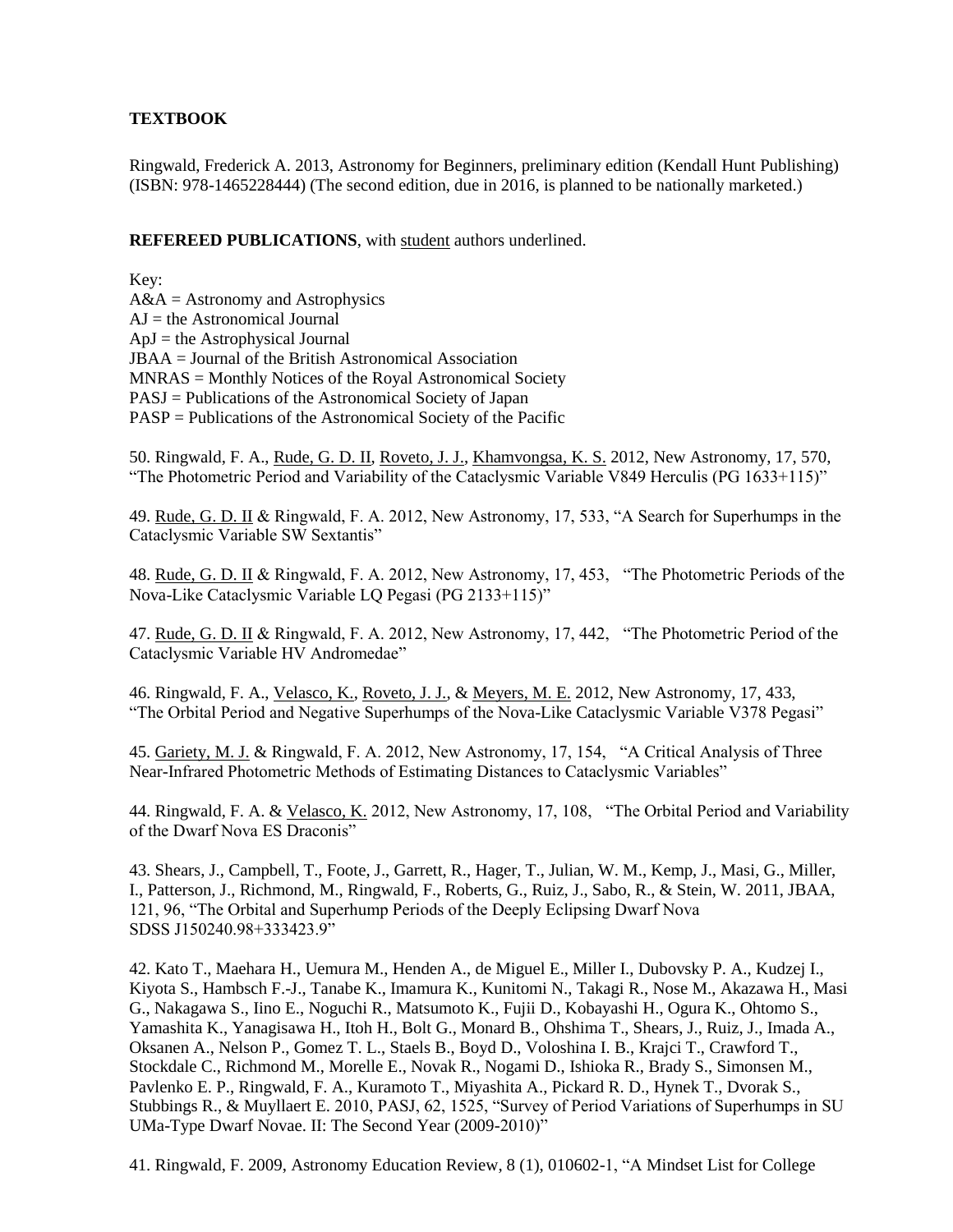Astronomy Instructors"

40. Reimer, T. W., Welsh, W. F., Mukai, K., & Ringwald, F. A. 2008, ApJ, 678, 376, "The Intermediate Polar EI UMa: A Pre-Polar Cataclysmic Variable"

39. Shankland, P. D., Rivera, E. J., Laughlin, G., Blank, D. L., Price, A., Gary, B., Bissinger, R., Ringwald, F. A., White, G., Henry, G. W., McGee, P., Wolf, A. S., Carter, B., Lee, S., Biggs, J., Monard, B., & Ashley, M. C. B. 2006, ApJ, 653, 700, "On the Search for Transits of the Planets Orbiting Gl 876"

38. Ringwald, F. A., Chase, D. W., & Reynolds, D. S. 2005, PASP, 117, 1238, "Time-Resolved Spectroscopy and Photometry of CT Serpentis and V825 Herculis"

37. Morgan, G. E., Ringwald, F. A., Buil, C., & Garrett, M. 2005, PASP, 117, 938, "Spectra and Light Curve Analysis of Nova V475 Scuti"

36. Mukai, K., Still, M., & Ringwald, F. A. 2003, ApJ, 594, 428, "The Origin of Soft X-rays in DQ Herculis"

35. Morgan, G. E., Ringwald, F. A., & Prigge, J. W. 2003, MNRAS, 344, 521, "Early Post-Maximum Spectral Evolution of the Fast novae V4742 Sagittarii and V4743 Sagittarii"

34. Ringwald, F. A., Culver, J. M., Lovell, R. L., Kays, S. A., & Torres, Y. V. 2003, BAAS, 35, no. 4, 1063, "The Research Productivity of Small Telescopes and Space Telescopes"

33. Prinja, R. K., Long, K. S., Froning, C. S., Knigge, C., Witherick, D. K., Clark, J. S., & Ringwald, F. A. 2003, MNRAS, 340, 551, "FUSE and HST Ultraviolet Observations of the Disc Wind of RW Sextantis"

[32. Evans, A., Yudin, R. V., Naylor, T., Ringwald, F. A., & Koch-Miramond, L. 2002, A&A, 384, 504,](http://zimmer.csufresno.edu/~fringwal/novae_final.ps)  ["Broadband polarimetry of novae in outburst"](http://zimmer.csufresno.edu/~fringwal/novae_final.ps)

[31. Prinja, R. K., Knigge, C., Ringwald, F. A., & Wade, R. A. 2000, MNRAS, 318, 368, "Episodic](http://adsabs.harvard.edu/cgi-bin/nph-bib_query?bibcode=2000MNRAS.318..368P&db_key=AST&high=3966c4d00c11801)  [absorption in the outflow of the old nova V603 Aquilae"](http://adsabs.harvard.edu/cgi-bin/nph-bib_query?bibcode=2000MNRAS.318..368P&db_key=AST&high=3966c4d00c11801) 

30. Prinja, R. K., Ringwald, F. A., Wade, R. A., & Knigge, C. 2000, MNRAS, 312, 316, "*HST* ultraviolet observations of rapid variability in the accretion-disc wind of BZ Cam"

[29. Shahbaz, T., Hauschildt, P. H., Naylor, T., Ringwald, F. 1999, MNRAS, 306, 675, "On the](http://adsabs.harvard.edu/cgi-bin/nph-bib_query?bibcode=1999MNRAS.306..675S&db_key=AST&high=36eff38daf17783)  [abundance of lithium in T Coronae Borealis"](http://adsabs.harvard.edu/cgi-bin/nph-bib_query?bibcode=1999MNRAS.306..675S&db_key=AST&high=36eff38daf17783) 

[28. Unger, S. J., Roche, P., Negueruela, I., Ringwald, F. A., Lloyd, C., & Coe, M. J. 1998, A&A, 336,](http://adsabs.harvard.edu/cgi-bin/nph-bib_query?bibcode=1998A%26A...336..960U&db_key=AST&high=36eff38daf17804)  [960, "Optical Spectroscopy of V635 Cassiopeiae/4U 0115+63"](http://adsabs.harvard.edu/cgi-bin/nph-bib_query?bibcode=1998A%26A...336..960U&db_key=AST&high=36eff38daf17804) 

[27. Ringwald, F. A., Rolleston, W. R. J., Saffer, R. A., & Thorstensen, J. R. 1998, ApJ, 497, 717, "PG](http://adsabs.harvard.edu/cgi-bin/nph-bib_query?bibcode=1998ApJ...497..717R&db_key=AST&high=36eff38daf17848)  1002+506: a Be Star Apparently at  $Z > +10$  kpc"

[26. Ringwald, F. A., & Naylor, T. 1998, AJ, 115, 286, "High-Speed Spectroscopy of](http://adsabs.harvard.edu/cgi-bin/nph-bib_query?bibcode=1998AJ....115..286R&db_key=AST&high=36eff38daf17873) a Cataclysmic [Variable Wind: BZ Camelopardalis"](http://adsabs.harvard.edu/cgi-bin/nph-bib_query?bibcode=1998AJ....115..286R&db_key=AST&high=36eff38daf17873) 

[25. Ringwald, F. A. & Naylor, T. 1997, A&A, 326, 629, "The Status of Nova Orionis 1667"](http://adsabs.harvard.edu/cgi-bin/nph-bib_query?bibcode=1997A%26A...326..629R&db_key=AST&high=36eff38daf17873) 

[24. Thorstensen, J. R. & Ringwald, F. A. 1997, PASP, 109, 483, "A Spectroscopic Study of the Dwarf](http://adsabs.harvard.edu/cgi-bin/nph-bib_query?1997PASP%2E%2E109%2E%2E483T&db_key=AST)  [Nova KT Persei"](http://adsabs.harvard.edu/cgi-bin/nph-bib_query?1997PASP%2E%2E109%2E%2E483T&db_key=AST)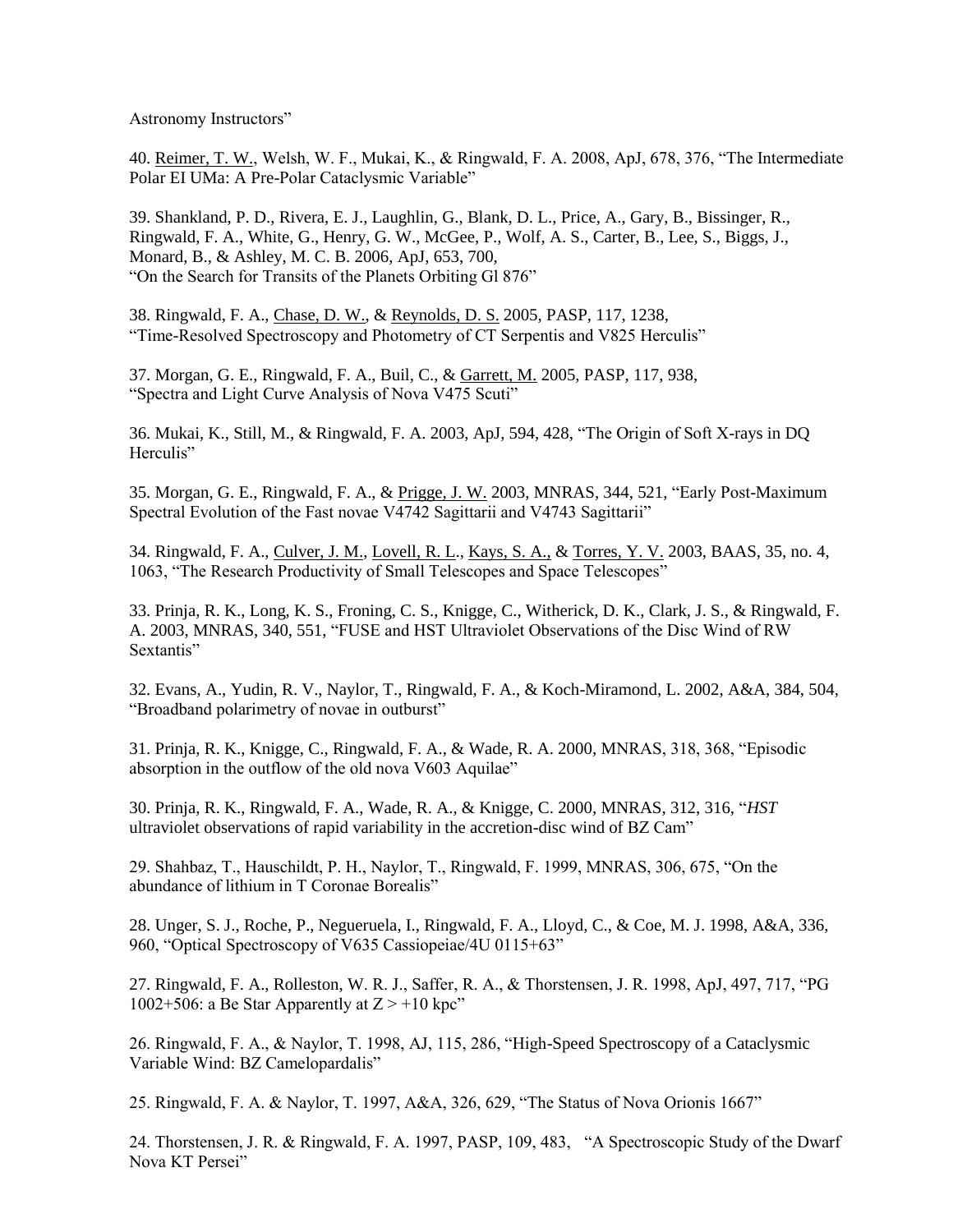[23. Somers, M. W., Ringwald, F. A., & Naylor, T. 1997, MNRAS, 284, 359, "Detection of the](http://adsabs.harvard.edu/cgi-bin/nph-bib_query?1997MNRAS%2E284%2E%2E359S&db_key=AST)  [Irradiated Red Dwarf in WY Sagittae \(Nova 1783\)"](http://adsabs.harvard.edu/cgi-bin/nph-bib_query?1997MNRAS%2E284%2E%2E359S&db_key=AST) 

[22. Naylor, T., Koch-Miramond, L., Ringwald, F. A., & Evans, A. 1996, MNRAS, 282, 873, "The](http://adsabs.harvard.edu/cgi-bin/nph-bib_query?1996MNRAS%2E282%2E%2E873N&db_key=AST) [Linear Polarization of Non-Magnetic Cataclysmic Variables"](http://adsabs.harvard.edu/cgi-bin/nph-bib_query?1996MNRAS%2E282%2E%2E873N&db_key=AST) 

[21. Ringwald, F. A., Naylor, T., & Mukai, K. 1996, MNRAS, 281, 192, "The Optical Spectra of Old](http://adsabs.harvard.edu/cgi-bin/nph-bib_query?1996MNRAS%2E281%2E%2E192R&db_key=AST)  [Novae"](http://adsabs.harvard.edu/cgi-bin/nph-bib_query?1996MNRAS%2E281%2E%2E192R&db_key=AST) 

[20. Patterson, J., Patino, R., Thorstensen, J. R., Harvey, D., Skillman, D. R., & Ringwald, F. A. 1996,](http://adsabs.harvard.edu/cgi-bin/nph-bib_query?bibcode=1996AJ....111.2422P&db_key=AST&high=36eff38daf17873)  [AJ, 111, 2422, "Periods and Quasiperiods in the Cataclysmic Variable BZ Camelopardalis"](http://adsabs.harvard.edu/cgi-bin/nph-bib_query?bibcode=1996AJ....111.2422P&db_key=AST&high=36eff38daf17873) 

[19. Ringwald, F. A., Thorstensen, J. R., Honeycutt, R. K., & Smith, R. C. 1996, AJ, 111, 2077, "The](http://adsabs.harvard.edu/cgi-bin/nph-bib_query?bibcode=1996AJ....111.2077R&db_key=AST&high=36eff38daf17873)  [Orbital Period and Variability of the Dwarf Nova WW Ceti"](http://adsabs.harvard.edu/cgi-bin/nph-bib_query?bibcode=1996AJ....111.2077R&db_key=AST&high=36eff38daf17873) 

[18. Ringwald, F. A. & Naylor, T. 1996, MNRAS, 278, 808, "An Expansion Parallax for PW Vul \(Nova](http://adsabs.harvard.edu/cgi-bin/nph-bib_query?bibcode=1996MNRAS.278..808R&db_key=AST&high=36eff38daf17873)  [1984\)"](http://adsabs.harvard.edu/cgi-bin/nph-bib_query?bibcode=1996MNRAS.278..808R&db_key=AST&high=36eff38daf17873) 

[17. Ringwald, F. A., Thorstensen, J. R., Honeycutt, R. K., & Robertson, J. W. 1996, MNRAS, 278, 125,](http://adsabs.harvard.edu/cgi-bin/nph-bib_query?bibcode=1996MNRAS.278..125R&db_key=AST&high=36eff38daf17873)  ["The Orbital Period of BK Lyncis \(PG 0917+342\)"](http://adsabs.harvard.edu/cgi-bin/nph-bib_query?bibcode=1996MNRAS.278..125R&db_key=AST&high=36eff38daf17873) 

[16. Schaefer, B. E. & Ringwald, F. A. 1995, ApJ, 447, L45, "An Improved Orbital Period for the](http://adsabs.harvard.edu/cgi-bin/nph-bib_query?bibcode=1995ApJ...447L..45S&db_key=AST&high=36eff38daf17873)  [Recurrent Nova U Scorpii"](http://adsabs.harvard.edu/cgi-bin/nph-bib_query?bibcode=1995ApJ...447L..45S&db_key=AST&high=36eff38daf17873) 

[15. Thorstensen, J. R., Kurtz, M. J., Geller, M. J., Ringwald, F. A., & Wegner, G. A. 1995, AJ, 109,](http://adsabs.harvard.edu/cgi-bin/nph-bib_query?bibcode=1995AJ....109.2368T&db_key=AST&high=36eff38daf17873)  [2368, "Redshifts for Fainter Galaxies in the First CfA Slice III: to the Zwicky Catalog Limit"](http://adsabs.harvard.edu/cgi-bin/nph-bib_query?bibcode=1995AJ....109.2368T&db_key=AST&high=36eff38daf17873) 

[14. Harvey, D., Skillman, D. R., Patterson, J., & Ringwald, F. A. 1995, PASP, 107, 551, "Superhumps](http://adsabs.harvard.edu/cgi-bin/nph-bib_query?bibcode=1995PASP..107..551H&db_key=AST&high=36eff38daf17873)  [in Cataclysmic Binaries. IV. V503 Cygni"](http://adsabs.harvard.edu/cgi-bin/nph-bib_query?bibcode=1995PASP..107..551H&db_key=AST&high=36eff38daf17873) 

[13. Ringwald, F. A. 1995, MNRAS, 271, 127, "A Radial Velocity Study of the Dwarf Nova TZ Persei"](http://adsabs.harvard.edu/cgi-bin/nph-bib_query?bibcode=1995MNRAS.274..127R&db_key=AST&high=36eff38daf17873) 

[12. Ringwald, F. A., Thorstensen, J. R., & Hamwey, R. M. 1994, MNRAS, 271, 323, "Orbital Studies](http://adsabs.harvard.edu/cgi-bin/nph-bib_query?bibcode=1994MNRAS.271..323R&db_key=AST&high=36eff38daf17873)  [of the Cataclysmic Variables CZ Orionis, V1193 Orionis, and BZ Ursae Majoris"](http://adsabs.harvard.edu/cgi-bin/nph-bib_query?bibcode=1994MNRAS.271..323R&db_key=AST&high=36eff38daf17873) 

[11. Shahbaz, T., Ringwald, F. A., Bunn, J. C., Naylor, T., Charles, P. A., & Casares, J. 1994, MNRAS,](http://adsabs.harvard.edu/cgi-bin/nph-bib_query?1994MNRAS%2E271L%2E%2E10S&db_key=AST&high=3290c8a61f00097)  [271, L10, "The Mass of the Black Hole in V404 Cygni"](http://adsabs.harvard.edu/cgi-bin/nph-bib_query?1994MNRAS%2E271L%2E%2E10S&db_key=AST&high=3290c8a61f00097) 

[10. Ringwald, F. A. 1994, MNRAS, 270, 804, "The Cataclysmic Variable HX Pegasi = PG 2337+123:](http://adsabs.harvard.edu/cgi-bin/nph-bib_query?bibcode=1994MNRAS.270..804R&db_key=AST&high=36eff38daf17873)  [Caught on the Rise to Outburst"](http://adsabs.harvard.edu/cgi-bin/nph-bib_query?bibcode=1994MNRAS.270..804R&db_key=AST&high=36eff38daf17873) 

[9. Hellier, C., Ringwald, F. A., & Robinson, E. L. 1994, A&A, 289, 148, "WX Ari: A Low-Inclination](http://adsabs.harvard.edu/cgi-bin/nph-bib_query?bibcode=1994A%26A...289..148H&db_key=AST&high=36eff38daf17873)  [SW Sex Star"](http://adsabs.harvard.edu/cgi-bin/nph-bib_query?bibcode=1994A%26A...289..148H&db_key=AST&high=36eff38daf17873) 

[8. Grauer, A. D., Ringwald, F. A., Wegner, G., Liebert, J., Schmidt, G. D., & Green, R. F. 1994, AJ,](http://adsabs.harvard.edu/cgi-bin/nph-bib_query?bibcode=1994AJ....108..214G&db_key=AST&high=36eff38daf17873)  [108, 214, "The Nova-Like Cataclysmic Variable KUV 0859+415"](http://adsabs.harvard.edu/cgi-bin/nph-bib_query?bibcode=1994AJ....108..214G&db_key=AST&high=36eff38daf17873) 

[7. Beuermann, K., Thorstensen, J. R., Schwope, A. D., Ringwald, F. A., & Sahin, H. 1992, A&A, 256,](http://adsabs.harvard.edu/cgi-bin/nph-bib_query?bibcode=1992A%26A...256..442B&db_key=AST&high=36eff38daf17873)  [442, "A Spectroscopic Study of the Cataclysmic Variable WX Arietis = PG 0244+103"](http://adsabs.harvard.edu/cgi-bin/nph-bib_query?bibcode=1992A%26A...256..442B&db_key=AST&high=36eff38daf17873) 

[6. Thorstensen, J. R., Davis, M. K., & Ringwald, F. A. 1991, AJ, 102, 683, "A Spectroscopic Study of](http://adsabs.harvard.edu/cgi-bin/nph-bib_query?bibcode=1991AJ....102..683T&db_key=AST&high=36eff38daf17873)  [the Eclipsing Cataclysmic Binary Star PG 0818+513: A Puzzling Novalike Variable"](http://adsabs.harvard.edu/cgi-bin/nph-bib_query?bibcode=1991AJ....102..683T&db_key=AST&high=36eff38daf17873)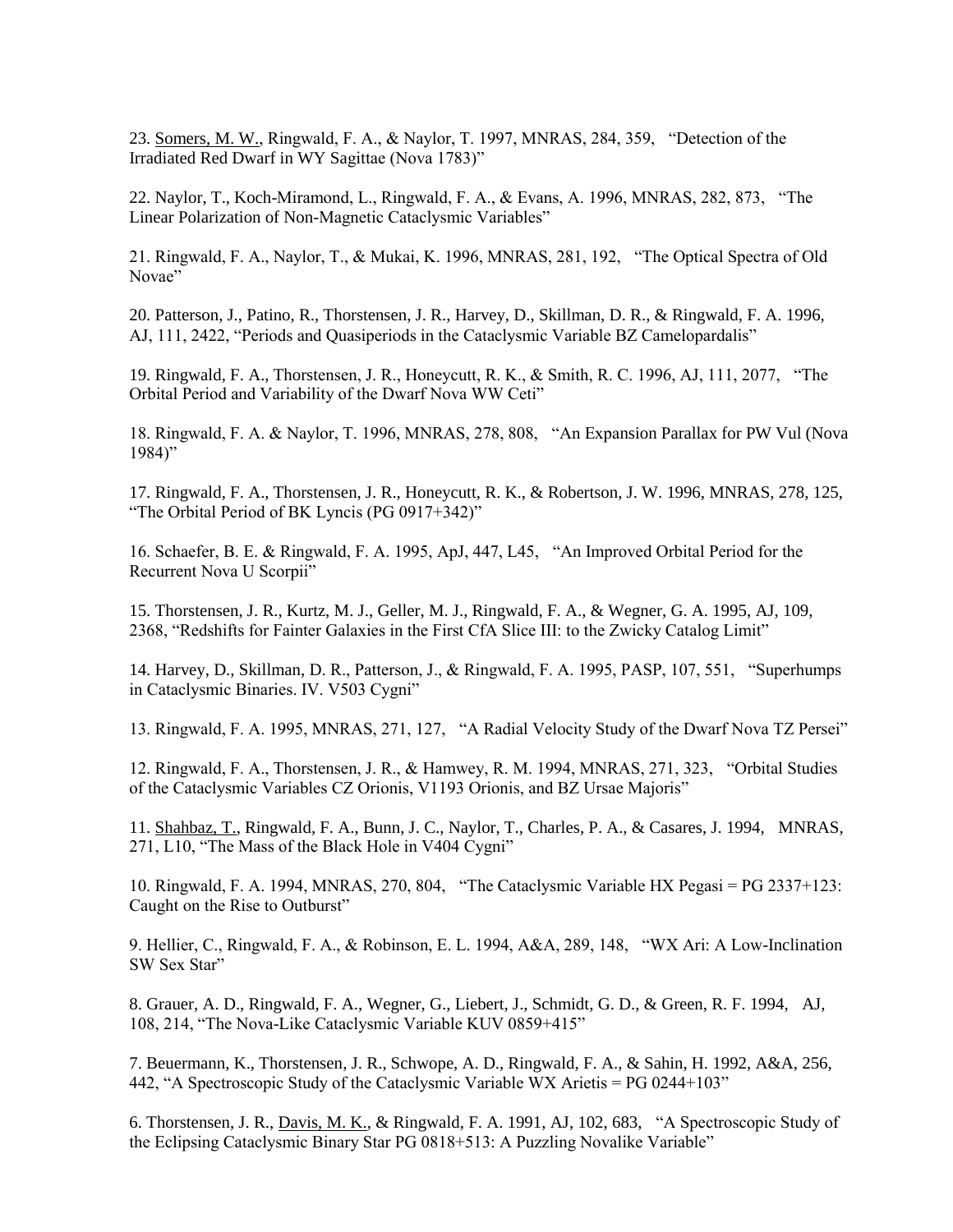[5. Thorstensen, J. R., Ringwald, F. A., Wade, R. A., Schmidt, G. D., & Norsworthy, J. E.](http://adsabs.harvard.edu/cgi-bin/nph-bib_query?bibcode=1991AJ....102..272T&db_key=AST&high=36eff38daf17873) 1991, AJ, [102, 272, "PG 0027+260: An Example of a Class of Cataclysmic Binaries with Mysterious, but](http://adsabs.harvard.edu/cgi-bin/nph-bib_query?bibcode=1991AJ....102..272T&db_key=AST&high=36eff38daf17873)  [Consistent, Behavior"](http://adsabs.harvard.edu/cgi-bin/nph-bib_query?bibcode=1991AJ....102..272T&db_key=AST&high=36eff38daf17873) 

[4. McDermott, P. N., Taam, R. E., & Ringwald, F. A. 1988, ApJ, 328, 617, "Evolution of Low-Mass](http://adsabs.harvard.edu/cgi-bin/nph-bib_query?bibcode=1988ApJ...328..617M&db_key=AST&high=36eff38daf17873)  [Close Binary Systems"](http://adsabs.harvard.edu/cgi-bin/nph-bib_query?bibcode=1988ApJ...328..617M&db_key=AST&high=36eff38daf17873) 

[3. Corso, G. J., Ringwald, F., Schultz, J., Harris, R. W., & Mikolajczyk, D. 1988, PASP, 100, 70,](http://adsabs.harvard.edu/cgi-bin/nph-bib_query?bibcode=1988PASP..100...70C&db_key=AST&high=36eff38daf17873)  ["Blue-Light Monitoring of 3C 273, 3C 351, 3C 454.3, 3C 66A, PKS 2141+17, OJ 287, and Zw](http://adsabs.harvard.edu/cgi-bin/nph-bib_query?bibcode=1988PASP..100...70C&db_key=AST&high=36eff38daf17873)   $0039.5+004"$ 

[2. Corso, G. J., Ringwald, F. A., & Harris, R. W. 1988, A&A, 195, 25, "Comments on the Precessing](http://adsabs.harvard.edu/cgi-bin/nph-bib_query?bibcode=1988A%26A...195...25C&db_key=AST&high=36eff38daf17873)  [Binary Model of OJ 287"](http://adsabs.harvard.edu/cgi-bin/nph-bib_query?bibcode=1988A%26A...195...25C&db_key=AST&high=36eff38daf17873) 

[1. Corso, G. J., Ringwald, F. A., & Harris, R. W. 1987, A&A, 183, L9,](http://adsabs.harvard.edu/cgi-bin/nph-bib_query?bibcode=1987A%26A...183L...9C&db_key=AST&high=36eff38daf17873)  ["The Status of the Perseus Optical Flasher"](http://adsabs.harvard.edu/cgi-bin/nph-bib_query?bibcode=1987A%26A...183L...9C&db_key=AST&high=36eff38daf17873)

## **DISSERTATION SUMMARY (UNREFEREED)**

[Ringwald, F. A. 1993, PASP, 105, 805,](http://adsabs.harvard.edu/cgi-bin/nph-bib_query?1993PASP%2E%2E105%2E%2E805R&db_key=AST)  ["The Cataclysmic Variables from the Palomar-Green Survey"](http://adsabs.harvard.edu/cgi-bin/nph-bib_query?1993PASP%2E%2E105%2E%2E805R&db_key=AST)

## **CONFERENCE PAPERS and OTHER UNREFEREED PUBLICATIONS**

Key:

A.S.P. = Astronomical Society of the Pacific BAAS = Bulletin of the American Astronomical Society IBVS = Information Bulletin on Variable Stars

13. Trelawny, D. & Ringwald, F. 2013, Bulletin of the American Physical Society, APS April Meeting 2013, Denver, CO, Vol. 58, No. 4, abstract #E2.036, "The Outbursts of the Cataclysmic Variable V425 Cassiopeiae"

12. Velasco, K., Ringwald, F. A., & Roveto, J. 2009, Annual Meeting of the California Section of the American Physical Society, abstract #F1.006, "Waves in an accretion disk: nodal superhumps versus permanent superhumps in V378 Pegasi"

11. Saar, S. H., Kashyap, V. L., Ringwald, F. A. 2006, in The Ultraviolet Universe: Stars from Birth to Death, 26th meeting of the International Astronomical Union, Joint Discussion 4, 16-17 August 2006, Prague, Czech Republic, JD04, /#30), "A Flare-induced Mass Transfer/Accretion Event in AM Her?"

10. Mukai, K., Orio, M., Ringwald, F., & Still, M. 2002, in Classical Nova Explosions, edited by M. Hernanz and J. José, (American Institute of Physics Conference Proceedings, Vol. 637), p. 372, "Chandra Observations of Old Novae"

[9. Lott, D. A., Haswell, C. A., Abbott, T. M. C., & Ringwald, F. 2001, Astronomical Society of the](http://zimmer.csufresno.edu/~fringwal/lott.pdf)  [Pacific Conference Series, edited by B. T. Gänsicke, K. Beuermann, and K. Reinsch, in press, "CV](http://zimmer.csufresno.edu/~fringwal/lott.pdf)  [Population Densities: Using CFHT as the World's Largest Time-Series Photometer"](http://zimmer.csufresno.edu/~fringwal/lott.pdf)

[8. Ringwald, F. A., Blatt, J. H., Jin, R., Mantovani, J. G., Moldwin, M. B., Oswalt, T. D., Patterson, J.](http://www.aip.org/baas/vol_31toc.html/vol_31/040901bas.pdf)  [D., Raffaelle, R. P., Rassoul, H. K., & Wood, M. A. 1999, BAAS, 31, 70, "Annual Departmental](http://www.aip.org/baas/vol_31toc.html/vol_31/040901bas.pdf)  [Report"](http://www.aip.org/baas/vol_31toc.html/vol_31/040901bas.pdf)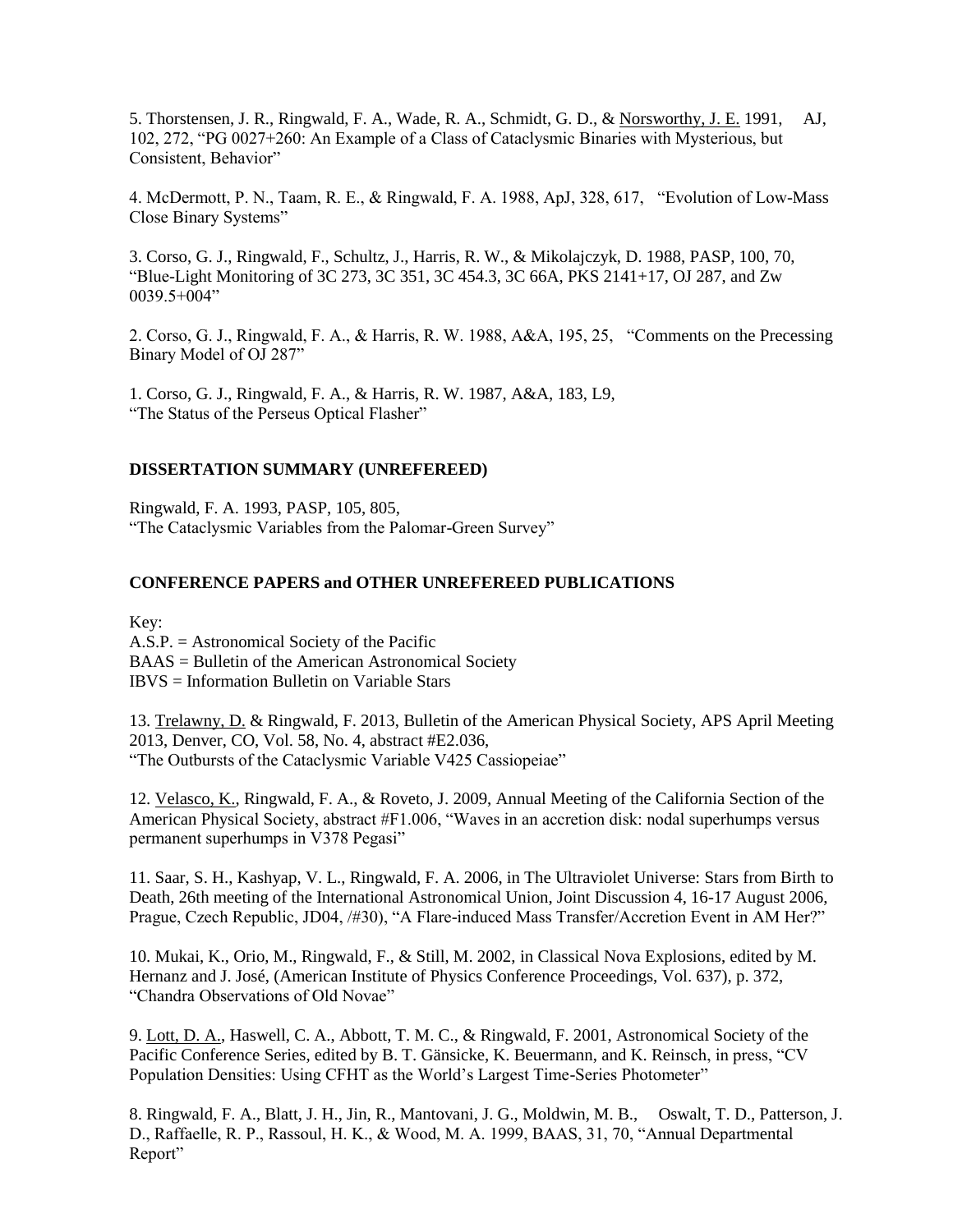[7. Ringwald, F. A. 1998, in the Third Conference on Faint Blue Stars, edited by A. G. Davis Philip, J.](http://adsabs.harvard.edu/cgi-bin/nph-bib_query?bibcode=1997fbs..conf..425R&db_key=AST&high=3966c4d00c15966)  [W. Liebert, R. A. Saffer, and D. S. Hayes \(Schenectady, New York: L. Davis Press\), p. 425, "PG](http://adsabs.harvard.edu/cgi-bin/nph-bib_query?bibcode=1997fbs..conf..425R&db_key=AST&high=3966c4d00c15966)  1002+506: a Be Star at  $Z = +16$  kpc"

[6. Ringwald, F. A. & Naylor, T. 1996, in Accretion Phenomena and Associated Outflows, edited by](http://zimmer.csufresno.edu/~fringwal/iau163.ps)  [D. T. Wickramasinghe, L. Ferrario, and G. V. Bicknell \(San Francisco: A. S. P. Conf. Ser., Vol. 121\), p.](http://zimmer.csufresno.edu/~fringwal/iau163.ps)  [790, "High-Speed Spectroscopy of a Cataclysmic Variable Wind: BZ Camelopardalis \(0623+71\)"](http://zimmer.csufresno.edu/~fringwal/iau163.ps) 

[5. Ringwald, F. A. 1996, in Cataclysmic Variables and Related Objects, edited by A. Evans and J. H.](http://zimmer.csufresno.edu/~fringwal/conf_rev2.ps)  [Wood \(Dordrecht: Kluwer\), p. 89, "Population Studies of Cataclysmic Variables"](http://zimmer.csufresno.edu/~fringwal/conf_rev2.ps) 

[4. Somers, M. W., Mukai, K., Naylor, T., & Ringwald, F. A. 1996, in Cataclysmic Variables and Related](http://zimmer.csufresno.edu/~fringwal/wyproc.ps)  [Objects, edited by A. Evans and J. H. Wood \(Dordrecht: Kluwer\), p. 327, "Detection of the Irradiated](http://zimmer.csufresno.edu/~fringwal/wyproc.ps)  [Red Dwarf in the Old Nova WY Sge \(Nova 1783\)"](http://zimmer.csufresno.edu/~fringwal/wyproc.ps) 

3. Thorstensen, J. R. & Ringwald, F. A. 1995, IBVS, No. 4249, "An Improved Ephemeris for Z Camelopardalis"

[2. Ringwald, F. A. 1994, in Interacting Binary Stars, edited by A. W. Shafter \(San Francisco: A. S. P.](http://zimmer.csufresno.edu/~fringwal/phoo.ps)  [Conf. Ser., Vol. 56\), p. 294, "Wanted: the Fraction of Eclipsing CVs"](http://zimmer.csufresno.edu/~fringwal/phoo.ps) 

[1. Ringwald, F. A. 1992, in Astronomical Data Analysis Software and Systems I, edited by D. M.](http://zimmer.csufresno.edu/~fringwal/adass1.ps)  [Worrall, C. Biemesderfer, and J. Barnes \(San Francisco: A. S. P. Conf. Ser., Vol. 25\), p. 328, "A](http://zimmer.csufresno.edu/~fringwal/adass1.ps)  [Cookbook for Reducing KPNO IRIM Data"](http://zimmer.csufresno.edu/~fringwal/adass1.ps) 

#### **ABSTRACTS (UNREFEREED)**

Key: [BAAS = Bulletin of the American Astronomical Society](http://www.aas.org/publications/baas/baas.html) 

27. Hall, K. P. & Ringwald, F. A. 2014, BAAS, 224, 220.10, "Bow-Shock Nebulae in the WISE All-Sky Survey: Around the Celestial Equator"

26. Blacketer, M. P. & Ringwald, F. A. 2014, BAAS, 224, 219.03, "Variability in Hot Subdwarfs and Related Objects from the Palomar-Green Catalog"

25. Trelawny, D. & Ringwald, F. A. 2013, BAAS, 221, 148.03, "The Outbursts of the Cataclysmic Variable V425 Cassiopeiae"

24. Ringwald, F. A., Rude, G. D. II, Roveto, J. J., Khamvongsa, K. S. 2012, BAAS, 220, 523.09, "The Photometric Period and Variability of the Cataclysmic Variable V849 Herculis (PG 1633+115)"

23. Rude, G. D. II & Ringwald, F. A. 2012, BAAS, 44, 348.20, "Waves In Accretion Disks, Observed With Fresno State's Station At Sierra Remote Observatories: HV Andromedae, LQ Pegasi, and LN Ursae Majoris"

22. Ringwald, F., Morgan, G. E., Barnes, F. S., III, Goldman, D. S., Helm, M. R., Mortfield, P., Quattrocchi, K. B., & Van Vleet, L. 2009, BAAS, 41, 673, "Sierra Remote Observatories"

21. Shankland, P. D., Blank, D., Laughlin, G., Price, A., Gary, B., Bissinger, R., Ringwald, F., White, G., Ashbey, M., Greenhill, J., McGee, P., Sinclair, S., Carter, B., Lee, S., Biggs, J., Tabur, V., Roy, A., Santallo, R., Kilmartin, P., Higgins, D., Nelson, P., Richards, T., Heathcote, B., Stockdale, C., Kereszty, Z., Laurent, J. L., Ponthiere, P. de, Johnston, K. J., Lazio, J., Knapp, C., Dvorak, S., Fleenor, M., Case,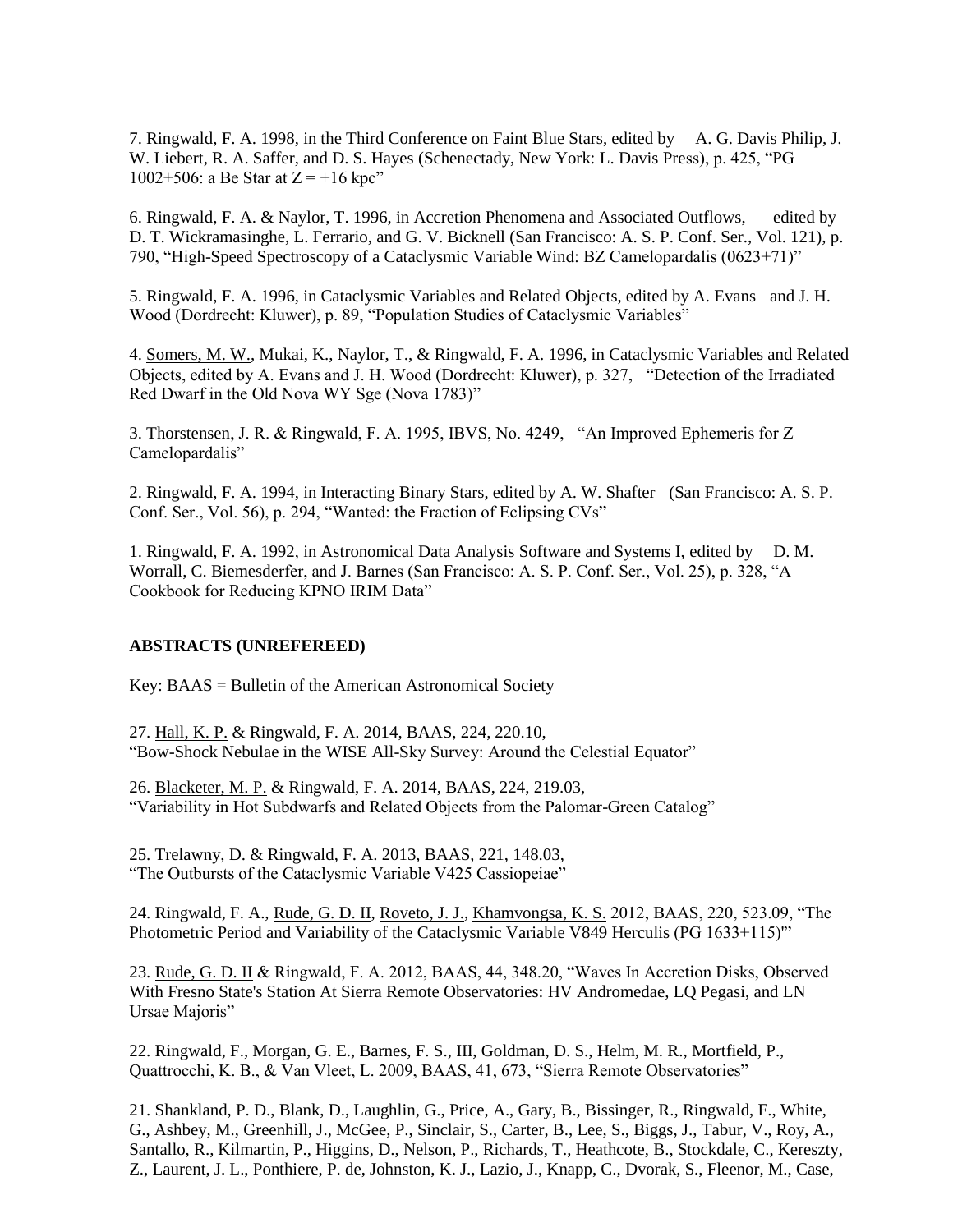J., Koppelman, M., Wells, D., Dillon, W., Koff, R., James, R., Holtzman, J., & Huziak, R. 2005, BAAS, 37, #9.08, "A Photometric Monitoring Campaign to Check for Planetary Transits of GJ 876"

20. Ringwald, F. A., Morgan, G. E., Chase, D. W., Culver, J. M., Endler, S. S., Garrett, M. P., Hathaway, A. J., Lake, P. A., Lin, S. M., Meyers, M. E., Prigge, J. W., Reynolds, D. S., Rodarte, A. L., Severson, R. W., Jr., & Walters, S. E. 2004, BAAS, 36, 1600, "Imaging and Science at Fresno State's Campus Observatory"

19. Ringwald, F. A. & Reynolds, D. S. [2003, BAAS, 203, 4407, "Time-Resolved Spectroscopy and](http://adsabs.harvard.edu/cgi-bin/nph-bib_query?bibcode=2003AAS...202.1504R&db_key=AST&high=3ee0155bd002415)  [Photometry of CT Serpentis and V825 Herculis"](http://adsabs.harvard.edu/cgi-bin/nph-bib_query?bibcode=2003AAS...202.1504R&db_key=AST&high=3ee0155bd002415)

[18. Ringwald, F. A. 2003, BAAS, 35, 722, "Second Thoughts on Educational Innovation and New](http://adsabs.harvard.edu/cgi-bin/nph-bib_query?bibcode=2003AAS...202.1504R&db_key=AST&high=3ee0155bd002415)  [Faculty"](http://adsabs.harvard.edu/cgi-bin/nph-bib_query?bibcode=2003AAS...202.1504R&db_key=AST&high=3ee0155bd002415)

17. Ringwald, F. A., Prigge J. W., White S. J., Cowley, A. I., Morgan, G. E., Bellis, B. K., Cardoza, E. [D., Endler, S. S., Guenther, H. D., Reyna, G., Rorabaugh, J. D., & Severson, R. W.](http://adsabs.harvard.edu/cgi-bin/nph-bib_query?bibcode=2002AAS...201.1003R&db_key=AST&high=3d6299953423678) 2002, BAAS, 34, [1107, "Fresno State's New Campus Observatory"](http://adsabs.harvard.edu/cgi-bin/nph-bib_query?bibcode=2002AAS...201.1003R&db_key=AST&high=3d6299953423678)

[16. Mukai, K., Still, M., & Ringwald, F. 2001, BAAS, 33, 1401,](http://adsabs.harvard.edu/cgi-bin/nph-bib_query?bibcode=2001AAS...199.6211M&db_key=AST&high=3c449a01ea01878) ["The Origin of Soft X-rays in DQ Herculis"](http://adsabs.harvard.edu/cgi-bin/nph-bib_query?bibcode=2001AAS...199.6211M&db_key=AST&high=3c449a01ea01878) 

[15. White, S. J., Harrison, K. M., Kato, A., Ringwald, F. A., Key, R., Beckman, J. M., Ruiz, V. A.,](http://adsabs.harvard.edu/cgi-bin/nph-bib_query?bibcode=2001AAS...198.1602W&db_key=AST&high=3b4010d7c507851)  [Pixton, T. N., Cowley, A. I., Elkins, J. D., Brokaw, J. B., Davis, M. L., Curtis, D. M., Kasahara, J.,](http://adsabs.harvard.edu/cgi-bin/nph-bib_query?bibcode=2001AAS...198.1602W&db_key=AST&high=3b4010d7c507851)  Gleim, B. K. [2001, BAAS, 33, 810, "The Downing Planetarium: A New Astronomy Education Resource](http://adsabs.harvard.edu/cgi-bin/nph-bib_query?bibcode=2001AAS...198.1602W&db_key=AST&high=3b4010d7c507851)  [for Fresno, CA"](http://adsabs.harvard.edu/cgi-bin/nph-bib_query?bibcode=2001AAS...198.1602W&db_key=AST&high=3b4010d7c507851) 

[14. Ringwald, F. A., Lovell, R. L., Kays, S. A., Torres, Y. V., & Matthews, S. A.](http://adsabs.harvard.edu/cgi-bin/nph-bib_query?bibcode=2000AAS...197.1503R&db_key=AST&high=3966c4d00c15966) 2000, BAAS, 32, [1428, "The Research Productivity of Small Telescopes AND Space Telescopes"](http://adsabs.harvard.edu/cgi-bin/nph-bib_query?bibcode=2000AAS...197.1503R&db_key=AST&high=3966c4d00c15966) 

[13. Ringwald, F. A. 1999, BAAS, 31, 1553, "The International Small Telescope Cooperative"](http://adsabs.harvard.edu/cgi-bin/nph-bib_query?bibcode=1999AAS...19512205R&db_key=AST&high=3966c4d00c15966) 

[12. Rumstay, K. S., Leake, M. A., Wood, M. A., Ringwald, F., Moldwin, M., Rassoul, H., Thursby, M.](http://adsabs.harvard.edu/cgi-bin/nph-bib_query?bibcode=1999IAPPP..76....1R&db_key=AST&high=3d68a139f925592)  [H., Henson, G. D., Shaw, J. S., Simpson, C. E., & van Hamme, W. V., 1999, International](http://adsabs.harvard.edu/cgi-bin/nph-bib_query?bibcode=1999IAPPP..76....1R&db_key=AST&high=3d68a139f925592)  [Amateur-Professional Photoelectric Photometry Communication, No. 76, p. 1, "The 1999 SARA](http://adsabs.harvard.edu/cgi-bin/nph-bib_query?bibcode=1999IAPPP..76....1R&db_key=AST&high=3d68a139f925592)  [Research Experiences For Undergraduates Program](http://adsabs.harvard.edu/cgi-bin/nph-bib_query?bibcode=1999IAPPP..76....1R&db_key=AST&high=3d68a139f925592) "

[11. Knez, C., & Ringwald, F. A. 1999, BAAS, 31, 1422, "A Cosmic Masquerade: Are Novae Disguised](http://adsabs.harvard.edu/cgi-bin/nph-bib_query?bibcode=1999AAS...195.3706K&db_key=AST&high=3966c4d00c15966)  [Black Holes?"](http://adsabs.harvard.edu/cgi-bin/nph-bib_query?bibcode=1999AAS...195.3706K&db_key=AST&high=3966c4d00c15966) 

[10. Ringwald, F. A., Wade, R. A., Orosz, J. A., & Ciardullo, R. B. 1998, BAAS, 30, 893, "Hubble](http://adsabs.harvard.edu/cgi-bin/nph-bib_query?bibcode=1998AAS...192.5304R&db_key=AST&high=3966c4d00c15966)  [Space Telescope/WFPC2 Images of Four Nova Shells"](http://adsabs.harvard.edu/cgi-bin/nph-bib_query?bibcode=1998AAS...192.5304R&db_key=AST&high=3966c4d00c15966) 

[9. Ringwald, F. A., Rolleston, W. R. J., Saffer, R. A., & Thorstensen, J. R. 1997, BAAS, 29, 1384, "PG](http://adsabs.harvard.edu/cgi-bin/nph-bib_query?bibcode=1997AAS...19110805R&db_key=AST&high=3966c4d00c15966)  1002+506: a Be Star Apparently at  $Z > +10$  kpc"

[8. Ringwald, F. A., Thorstensen, J. R., Honeycutt, R. K., Robertson, J. W., & Smith, R. C. 1995, BAAS,](http://adsabs.harvard.edu/cgi-bin/nph-bib_query?bibcode=1995AAS...187.7908R&db_key=AST&high=3966c4d00c15966)  [27, 1398, "The Orbital Periods and Variability of the Nova-Like BK Lyncis \(PG 0917+342\) and the](http://adsabs.harvard.edu/cgi-bin/nph-bib_query?bibcode=1995AAS...187.7908R&db_key=AST&high=3966c4d00c15966)  [Dwarf Nova WW Ceti"](http://adsabs.harvard.edu/cgi-bin/nph-bib_query?bibcode=1995AAS...187.7908R&db_key=AST&high=3966c4d00c15966) 

[7. Ringwald, F. A., Naylor, T., & Mukai, K. 1996, in Cataclysmic Variables, edited by A. Bianchini,](http://adsabs.harvard.edu/cgi-bin/nph-bib_query?bibcode=1995cava.conf..114R&db_key=AST&high=3966c4d00c15966)  [M. Della Valle, and M. Orio \(Dordrecht: Kluwer\), p. 114, "The Spectra of Old Novae"](http://adsabs.harvard.edu/cgi-bin/nph-bib_query?bibcode=1995cava.conf..114R&db_key=AST&high=3966c4d00c15966) 

6. Ringwald, F. A. 1995, BAAS, 27, 761, "Orbital Studies of the Dwarf Novae V503 Cyg and TZ Per"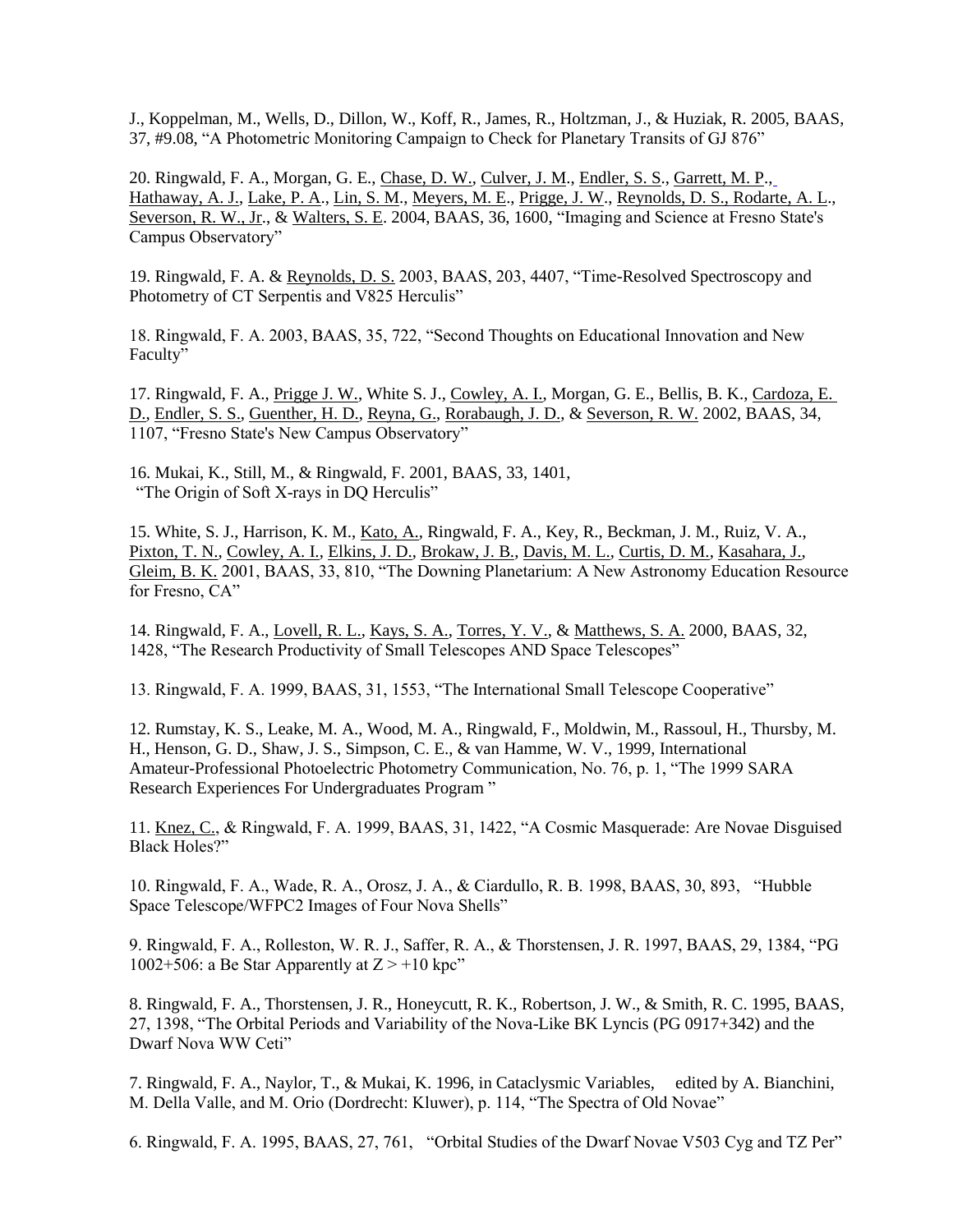5. Thorstensen, J. R. & Ringwald, F. A. 1992, BAAS, 24, 1075, "The Flat, Weak-Lined Spectrum of the Nova-like RZ LMi =  $PG$  0948+344"

4. Ringwald, F. A. 1992, BAAS, 24, 771, "The Dwarf Nova HX Pegasi = PG 2337+123 Caught on the Rise to Outburst"

3. Ringwald, F. A. 1991, BAAS, 23, 1463, "The Orbit and a Flare of the Novalike V825 Her = PG 1717+413"

2. Ringwald, F. A. & Thorstensen, J. R. 1991, Inst. Math. Stat. Bulletin, 20, 273, "Correcting the Periodogram for Data Unevenly Sampled in Phase"

1. Ringwald, F. A. & Thorstensen, J. R. 1990, BAAS, 22, 1291, "Quasi-Periodic Variations in the Radial Velocity Curve of the Dwarf Nova BZ UMa"

#### **PRESS RELEASES**

12. Ringwald, F., Uribes, T., & Raley, J. 2014, released July 9 by University Communications, California State University, Fresno, "University observatory accepted into cutting-edge LIGO program"

11. Fine, A. & Ringwald, F. 2008, released November 3 by University Communications, California State University, Fresno, "Remote observatory seeks planets to discover"

10. Uribes, T. & Ringwald, F. 2006, released November 7 by University Relations, California State University, Fresno, "Rare Mercury transit across Sun Nov. 8 can be viewed safely at Fresno State's Downing Planetarium"

9. Chanthaphouvong, D. & Ringwald, F. 2007, released June 18 by University Relations, California State University, Fresno, "Solstice—Fresno State physics, geography experts available"

8. Uribes, T. & Ringwald, F. 2006, released September 21 by University Relations, California State University, Fresno, "New summer red wine to be released at Fresno State Farm Market's Summer Solstice Celebration June 21"

7. Ringwald, F. & Armbruster, S. M. 2005, released September 28 by University Relations, California State University, Fresno, "Exoplanet Transit Observing at Fresno State's Campus Observatory"

[6. Ringwald, F., Padda, R., Mocciaro, J., & Uribes, T. 2003, released November 5 by University](http://www.fresnostatenews.com/2003/November/HubbleObservation.html)  [Relations, California State University, Fresno, "Fresno State Physics Students Participating in](http://www.fresnostatenews.com/2003/November/HubbleObservation.html)  Ringwald's NASA *[Hubble Space Telescope](http://www.fresnostatenews.com/2003/November/HubbleObservation.html)* Project November 3-9 "

[5. Ringwald, F. & Uribes, T. 2003, released August 26 by University Relations, California State](http://www.fresnostatenews.com/2003/August/Mars2.html)  [University, Fresno, "Fresno State Physics Profs At Forefront Of Astronomy; Mars Viewing Good](http://www.fresnostatenews.com/2003/August/Mars2.html)  [Through September](http://www.fresnostatenews.com/2003/August/Mars2.html) "

[4. Ringwald, F. & Uribes, T. 2003, released August 8 by University Relations, California State](http://www.fresnostatenews.com/2003/August/Mars.html)  [University, Fresno, "MARS!! Faculty Experts Available; Planetarium Offers Shows, Viewing of Red](http://www.fresnostatenews.com/2003/August/Mars.html)  [Planet](http://www.fresnostatenews.com/2003/August/Mars.html) "

[3. Ringwald, F. & Uribes, T. 2003, released July 11 by University Relations, California State University,](http://www.fresnostatenews.com/2003/July/fireball.html)  [Fresno, "Physics Prof Says Meteor Video Footage Is Rare"](http://www.fresnostatenews.com/2003/July/fireball.html)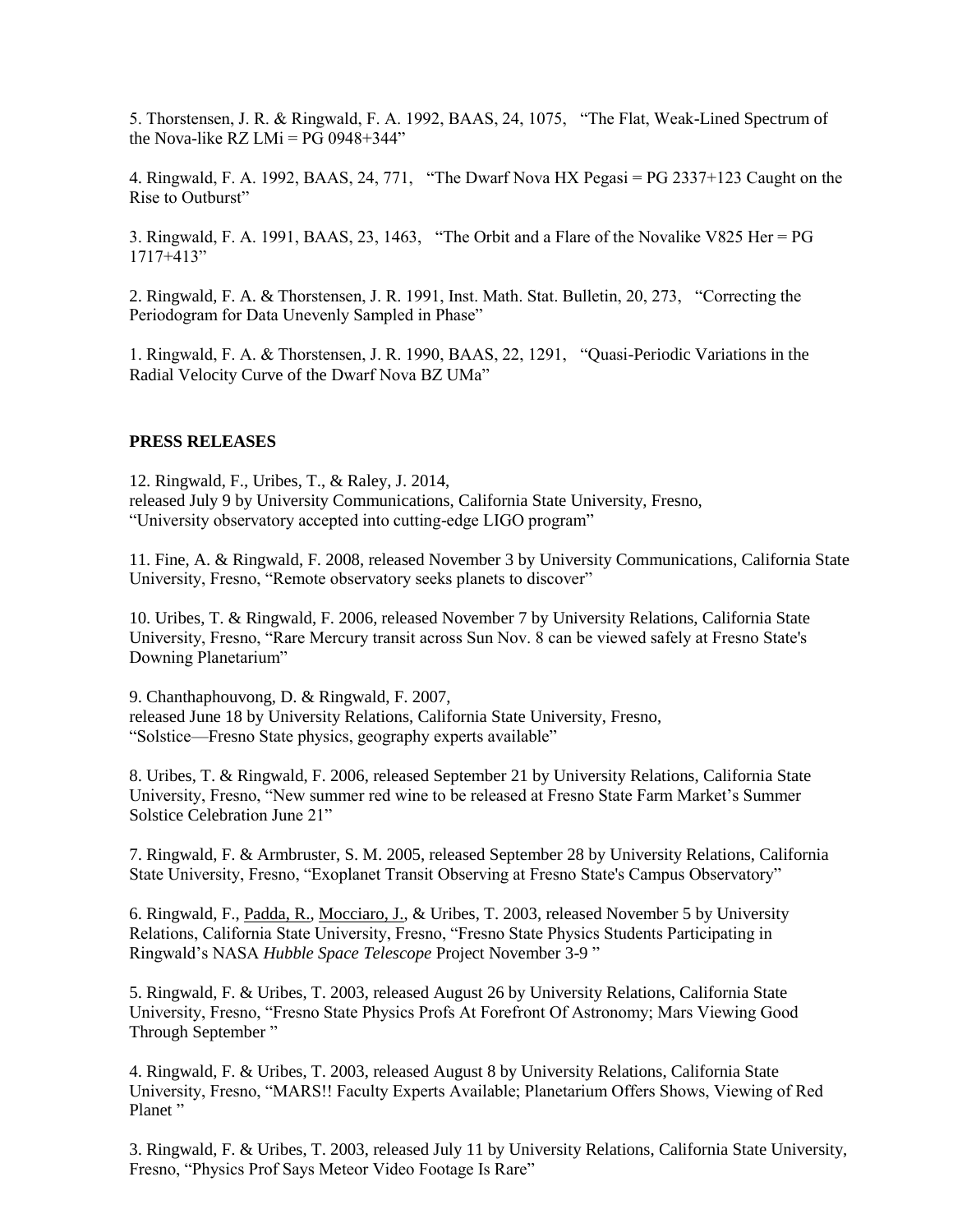[2. Ringwald, F. & Uribes, T. 2001, released November 12 by University Relations, California State](http://zimmer.csufresno.edu/~fringwal/MeteorsREL.html)  [University, Fresno, "Physics Prof Offers Viewing Tips on Leonid Meteors Due November 17 and 18"](http://zimmer.csufresno.edu/~fringwal/MeteorsREL.html) 

[1. Ringwald, F. 1998, released June 10 at the 192nd meeting of the American Astronomical Society, San](http://zimmer.csufresno.edu/~fringwal/novashells.txt)  Diego, "*Hubble Space Telescope* [Sees Expanding Nova Shells"](http://zimmer.csufresno.edu/~fringwal/novashells.txt) 

#### **POPULAR ARTICLES**

27. Ringwald, F. A. 2015, The Observer, 63, No. 6, 5 (November/December issue), a sequence of lunar eclipse images in ``Images of the Lunar Eclipse on September 27-by CVA members'' by Larry Parmeter

26. Ringwald, F. A. 2012, The Observer, 60, No. 5, 8-9 (July/August issue), four images in "The Solar-Lunar-Venus Spectacle of 2012" by Larry Parmeter

25. Ringwald, F. A. 2009, review invited by the American Association of Variable Star Observers, "Why Observe Z Cam stars? (2009 edition)"

24. Ringwald, Fred 2008, Astronomy, 36, No. 11, 68-71 (November issue), "How to Shoot Stars with a Webcam"

23. Ringwald, F. 2008, The Observer, 56, No. 1, 8 (January/February issue), "ToUcam Imaging of the Moon at the CSUF Campus Observatory"

22. Ringwald, F. 2008, The Observer, 56, No. 1, 5 (January/February issue), "A Campus Observatory Image of the North America Nebula"

21. Ringwald, F. 2007, The Observer, 55, No. 1, 5 (September/October issue), "The Rosette Nebula at Fresno State's Campus Observatory"

20. Ringwald, F. 2004, Mercury, 34, no. 1, 22 (January/February issue), "OBAFGKMLT"

19. Ringwald, F. 2004, The Observer, 52, No. 6, 5 (June issue), "Prof. Ringwald's Short but Absolutely Essential Summer Space Reading List"

18. Ringwald, F. & Endler, S. 2004, The Observer, 52, No. 2, 3 (February issue), "Campus Observatory H alpha Images of the Last Quarter Moon"

[17. Ringwald, F. 2003, Amateur Astronomy, Vol. 40, p. 49,](http://zimmer.csufresno.edu/~fringwal/myths2.txt) "Greek Mythology and Constellations"

16. Ringwald, F. 2003, The Observer, 51, No. 12, 3 (December issue), "Adaptive Optics at Fresno State's Campus Observatory"

15. Ringwald, F. 2003, The Observer, 51, No. 10, 3 (October issue), "Wide-Field Imaging at Fresno State's Campus Observatory"

14. Ringwald, F. 2003, The Observer, 51, No. 9, 7 (September issue), "H alpha Imaging of the Moon at the Campus Observatory"

13. Ringwald, F. 2003, The Observer, 51, No. 6, 3 (June issue), "A New *Hubble Space Telescope* Project for Fresno State"

12. Ringwald, F. 2003, The Observer, 51, No. 3, 5 (March issue), "Instruments and Science Programs at Fresno State's Campus Observatory"